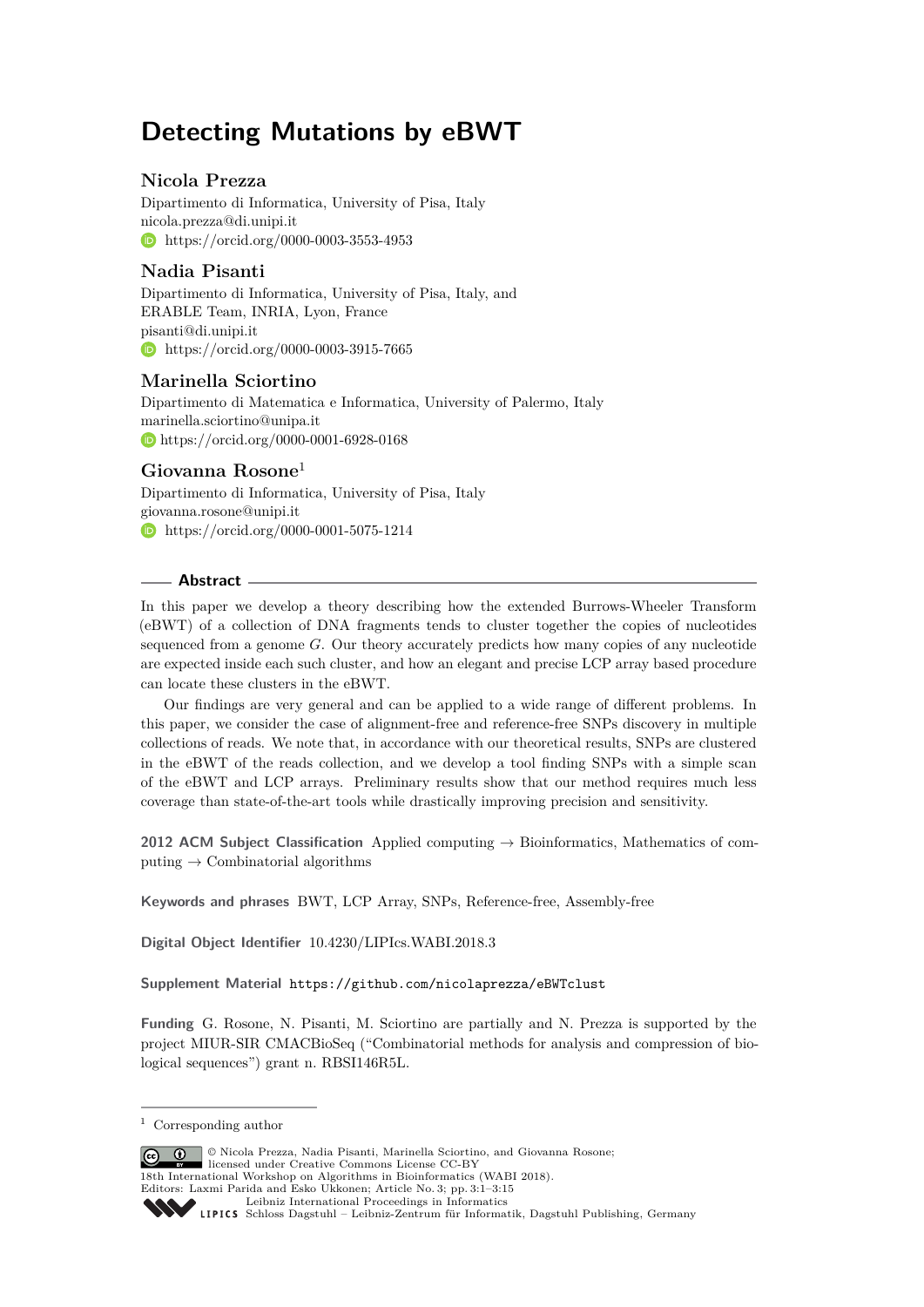## **3:2 Detecting Mutations by eBWT**

**Acknowledgements** We want to thank the anonymous reviewers and Mikaël Salson for their interesting and useful comments.

# **1 Introduction**

The cheap and fast Next Generation Sequencing (NGS) technologies are producing huge amounts of data that put a growing pressure on data structures designed to store raw sequencing information, as well as on efficient analysis algorithms: collections of billion of DNA fragments (reads) need to be efficiently indexed for downstream analysis. After a sequencing experiment, the most traditional analysis pipeline begins with an error-prone and lossy mapping of the collection of reads onto a reference genome. Among the most widespread tools to align reads on a reference genome we can mention BWA [\[20\]](#page-13-0), Bowtie2 [\[16\]](#page-13-1), SOAP2 [\[21\]](#page-13-2). These methods share the use of the FM-index [\[10\]](#page-12-0), an indexing machinery based on the Burrows-Wheeler Transform (BWT) [\[4\]](#page-12-1). Other approaches [\[13,](#page-13-3) [14\]](#page-13-4) combine an index of the reference genome with the BWT of the reads collection in order to boost efficiency and accuracy. In some applications, however, aligning reads on a reference genome presents limitations mainly due to the difficulty of mapping highly repetitive regions, especially in the event of a low-quality reference genome (not to mention the cases in which the reference genome is not even available).

For this reason, indices of reads collections have also been suggested as a lossless dictionary of sequencing data, where sensitive analysis methods can be directly applied without mapping the reads to a reference genome (thus without needing one), nor assembling [\[29,](#page-13-5) [31,](#page-13-6) [17,](#page-13-7) [12\]](#page-13-8). In [\[7\]](#page-12-2) the BWT, or more specifically its extension to string collections (named eBWT [\[27,](#page-13-9) [2\]](#page-12-3)), is used to index reads from the 1000 Genomes Project [\[37\]](#page-14-1) in order to support *k*-mer search queries. An eBWT-based compressed index of sets of reads has also been suggested as a basis for both RNA-Seq [\[6\]](#page-12-4) and metagenomic [\[1\]](#page-12-5) analyses. There exist also suffix array based data structures devised for indexing reads collections: the *Gk* array [\[30,](#page-13-10) [39\]](#page-14-2) and the PgSA [\[15\]](#page-13-11). The latter does not have a fixed *k*-mer size. The tool SHREC [\[35\]](#page-14-3) also uses a suffix-sorting-based index to detect and correct errors in sets of reads. The main observation behind the tool is that sequencing errors disrupt unary paths at deep levels of the reads' suffix trie. The authors provide a statistical analysis allowing to detect such branching points. Finally, there are several tools ([\[29,](#page-13-5) [31,](#page-13-6) [19,](#page-13-12) [3,](#page-12-6) [18,](#page-13-13) [17,](#page-13-7) [12\]](#page-13-8)) that share the idea of using the de Bruijn graph (dBG) of the reads' *k*-mers. The advantages of dBG-based indices include allowing therein the characterization of several biologically-interesting features of the data as suitably shaped and sized *bubbles*[2](#page-1-0) (e.g. SNPs, INDELs, Alternative Splicing events on RNA-Seq data, sequencing errors can all be modeled as bubbles in the dBG of sequencing data [\[29,](#page-13-5) [31,](#page-13-6) [19,](#page-13-12) [3,](#page-12-6) [18\]](#page-13-13)). The drawback of these dBG representation, as well as those of suffix array based indices such as the ones introduced in [\[30,](#page-13-10) [39\]](#page-14-2), is the lossy aspect of getting down to *k*-mers rather than representing the actual whole collection of reads. Also [\[13,](#page-13-3) [14\]](#page-13-4) have this drawback as they index *k*-mers. An eBWT-based indexing method for reads collections, instead, has the advantages to be easy to compress and, at the same time, lossless: (e)BWT indexes support querying *k*-mers without the need to build different indexes for different values of *k*.

Here we introduce the *Positional Clustering* framework: an eBWT-based index of reads collections where we give statistical characterizations of (i) read suffixes prefixing the same genome's suffix as *clusters* in the eBWT, and (ii) the onset of these clusters by means of the

<span id="page-1-0"></span><sup>2</sup> A *bubble* in a graph is a pair of disjoint paths sharing the same source node and target node.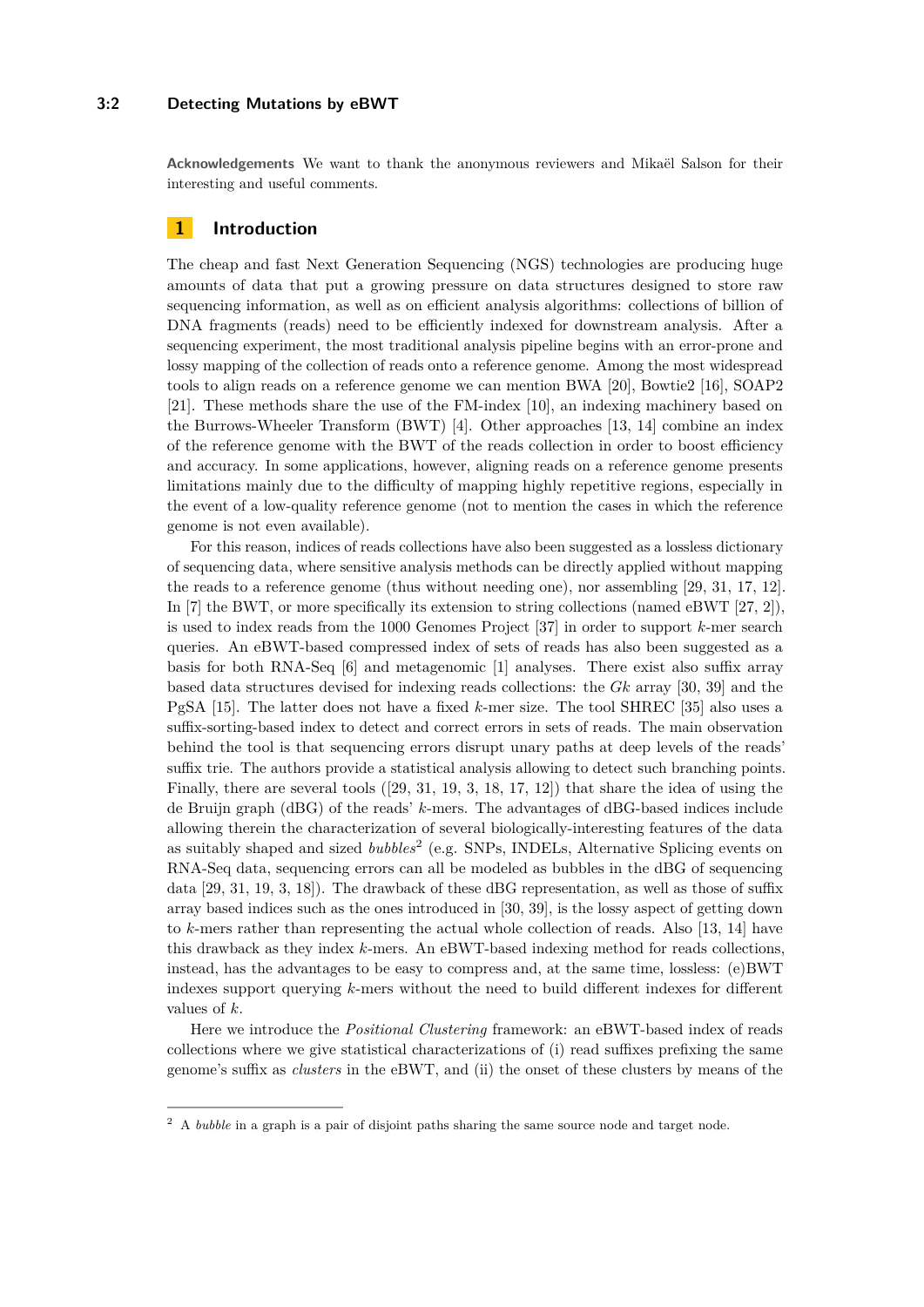LCP. This clustering allows to locate and investigate, in a lossless index of reads collections, genome positions possibly equivalent to bubbles in the dBG [\[19,](#page-13-12) [29\]](#page-13-5) *independently* from the k-mer length (a major drawback of dBG-based strategies). We thus gain the advantages of dBG-based indices while maintaining those of (e)BWT-based ones. Besides, the eBWT index also contains abundance data (useful to distinguish errors from variants, as well as distinct variant types) and does not need the demanding read-coherency check at post processing as no micro-assembly has been performed. With these promising advantages with respect to dBG-based strategies, the positional clustering framework allows likewise reference-free and assembly-free detection of SNPs [\[29,](#page-13-5) [28,](#page-13-14) [12\]](#page-13-8), small INDELs [\[22,](#page-13-15) [12\]](#page-13-8), sequencing errors [\[32,](#page-13-16) [33,](#page-13-17) [23\]](#page-13-18), alternative splicing events [\[31\]](#page-13-6), rearrangements breakpoints [\[19\]](#page-13-12) on raw reads collections. To our knowledge, SHREC [\[35\]](#page-14-3) and our positional clustering framework are the only attempts to characterize the statistical behavior of suffix trees of reads sets in presence of errors. We note that, while the two solutions are completely different from the algorithmic and statistical points of view, they are also, in some sense, complementary. SHREC characterizes errors as branching points at deep levels of the suffix trie; on the contrary, our positional framework characterizes clusters of read suffixes prefixing the same genome's suffix and identifies mutations (e.g. sequencing errors or SNPs) in the characters *preceding* those suffixes (i.e. eBWT characters). We note that our cluster characterization could be used to detect the suffix trie level from where sequencing errors are detected in SHREC. Similarly, SHREC's characterization of errors as branching points could be used in our framework to detect further mutations in addition to those in the eBWT clusters.

As a proof-of-concept, we test our theoretical framework with a prototype tool named eBWTclust designed to detect positional clusters and post-process them for assembly-free and reference-free SNPs detection directly on the eBWT of reads collection. Among several reference-free SNPs finding tools in the literature [\[29,](#page-13-5) [38,](#page-14-4) [28,](#page-13-14) [12\]](#page-13-8), the state-of-the-art is represented by the well documented and maintained KisSNP and DiscoSnp suite [\[29,](#page-13-5) [38,](#page-14-4) [11\]](#page-12-7), where  $DISCOSNP++ [28]$  $DISCOSNP++ [28]$  is the latest and best performing tool. In order to validate the accuracy of positional clustering for finding SNPs, we compared DiscoSnp++ sensitivity and precision to those of our prototype eBWTclust. Preliminary results on human chromosomes show that, for example, using coverage 22x our tool is able to find 91% of all SNPs (vs 70% of DISCOSNP++) with an accuracy of  $98\%$  (vs  $94\%$  of DISCOSNP++).

# **2 Preliminaries**

Let  $\Sigma = \{c_1, c_2, \ldots, c_\sigma\}$  be a finite ordered alphabet with  $c_1 < c_2 < \ldots < c_\sigma$ , where  $\lt$  denotes the standard lexicographic order. For  $s \in \Sigma^*$ , we denote its letters by  $s[1], s[2], \ldots, s[n]$ , where *n* is the *length* of *s*, denoted by |*s*|. We append to  $s \in \Sigma^*$  an end-marker symbol \$ that satisfies  $\$(c_1]$ . Note that, for  $1 \leq i \leq n$ ,  $s[i] \in \Sigma$  and  $s[n+1] = \$(\notin \Sigma]$ . A *substring* of *s* is denoted as  $s[i, j] = s[i] \cdots s[j]$ , with  $s[1, j]$  being called a *prefix* and  $s[i, n + 1]$  a *suffix* of *s*.

We denote by  $S = \{R_1, R_2, \ldots, R_m\}$  a collection of *m* strings (reads), and by  $\hat{\mathbf{s}}_i$  the end-marker appended to  $R_i$  (for  $1 \leq i \leq m$ ), with  $\$_i \lt \$_j$  if  $i \lt j$ . Let us denote by P the sum of the lengths of all strings in S. The *generalized suffix array* GSA of the collection S (see [\[36,](#page-14-5) [5,](#page-12-8) [25\]](#page-13-19)) is an array containing P pairs of integers  $(r, j)$ , corresponding to the lexicographically sorted suffixes  $R_r[j, |R_r| + 1]$ , where  $1 \leq j \leq |R_r| + 1$  and  $1 \leq r \leq m$ . In particular,  $\text{gsa}(S)[i] = (r, j)$  (for  $1 \le i \le P$ ) if the suffix  $R_r[i, |R_r| + 1]$  is the *i*-th smallest suffix of the strings in  $\mathcal S$ . Such a notion is a natural extension of the suffix array of a string (see [\[26\]](#page-13-20)). The Burrows-Wheeler Transform (BWT) [\[4\]](#page-12-1), a well known text transformation largely used for data compression and self-indexing compressed data structure, has also been extended to a collection S of strings (see [\[27\]](#page-13-9)). Such an extension, known as *extended*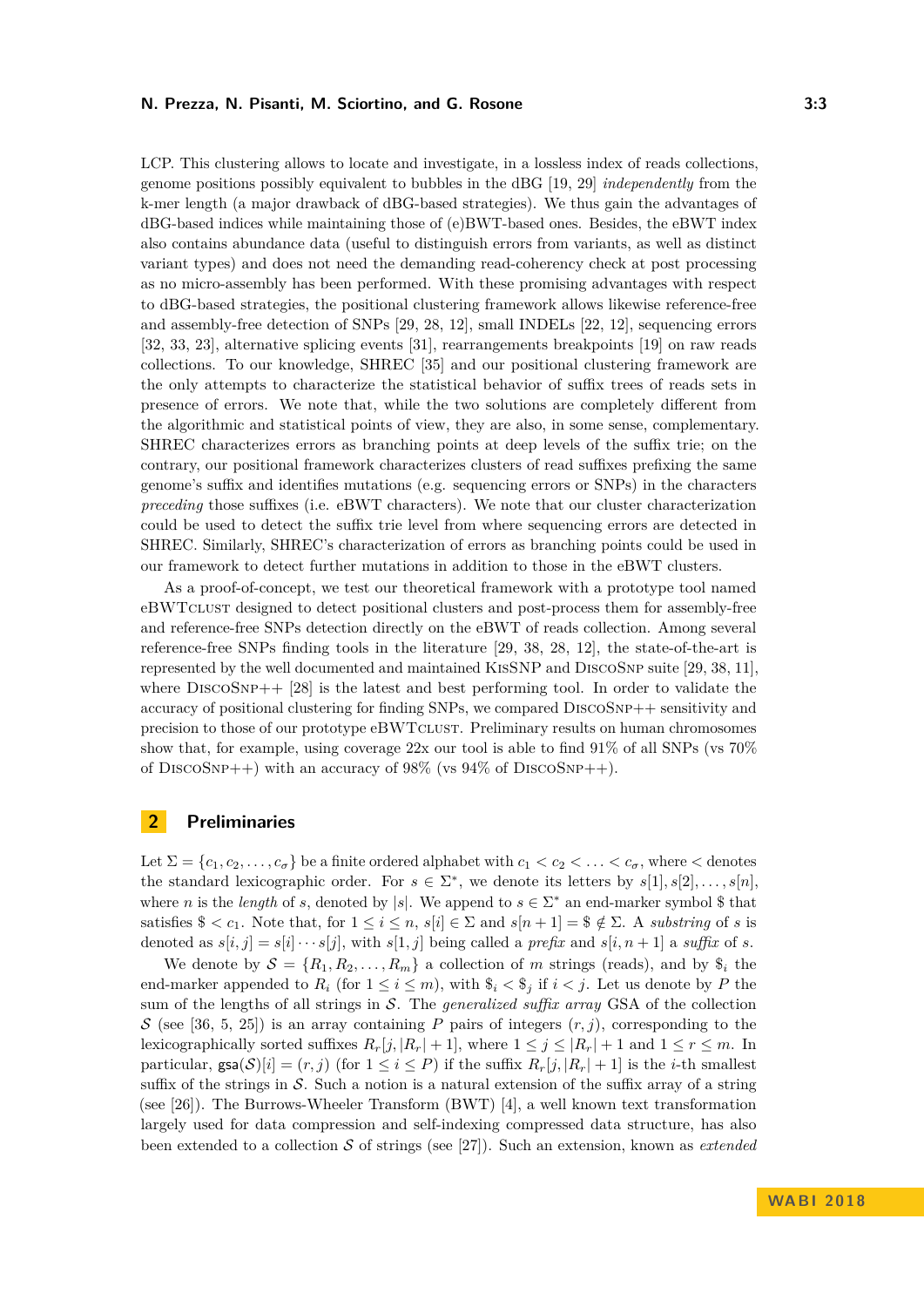## **3:4 Detecting Mutations by eBWT**

*Burrows-Wheeler Transform* (eBWT) or multi-string BWT, is a reversible transformation that produces a string that is a permutation of the letters of all strings in  $S:$  ebwt $(S)$  is obtained by concatenating the symbols cyclically preceding each suffix in the list of lexicographically sorted suffixes of all strings in  $S$ . The eBWT applied to  $S$  can also be defined in terms of the generalized suffix array of  $S([2])$  $S([2])$  $S([2])$ : if  $\text{gsa}(S)[i] = (j, t)$  then  $\text{ebwt}(S)[i] = R_i[t-1]$ ; when  $t = 1$ , then  $ebwt(S)[i] = \frac{6}{3}$ . For gsa, ebwt, and lcp, the LF mapping (resp. FL) is a function that associates to each (e)BWT symbol the position preceding (resp. following) it on the text.

The *longest common prefix* (LCP) array of a collection S of strings (see [\[5,](#page-12-8) [25,](#page-13-19) [8\]](#page-12-9)), denoted by  $\text{lcp}(\mathcal{S})$ , is an array storing the length of the longest common prefixes between two consecutive suffixes of S in lexicographic order. For each  $i = 2, \ldots, P$ , if  $\textsf{gsa}(S)[i-1] = (p_1, p_2)$ and  $\text{gsa}(S)[i] = (q_1, q_2)$ ,  $\text{lcp}(S)[i]$  is the length of the longest common prefix of suffixes starting at positions  $p_2$  and  $q_2$  of the strings  $R_{p_1}$  and  $R_{q_1}$ , respectively. We set  $\mathsf{lcp}(\mathcal{S})[1] = 0$ .

For gsa, ebwt, and  $\mathsf{lcp}$ , the set S will be omitted when clear from the context.

# <span id="page-3-3"></span>**3 eBWT positional clustering**

Let *R* be a read sequenced from a genome  $G[1, n]$ . We say that  $R[j]$  is a *read-copy* of  $G[i]$ iff  $R[j]$  is copied from  $G[i]$  during the sequencing process (and then possibly changed due to sequencing errors). Let us consider the eBWT of a set of reads  $\{R_1, \ldots, R_m\}$  of length<sup>[3](#page-3-0)</sup> *r*, sequenced from a genome *G*. Assuming that *c* is the *coverage* of *G*[*i*], let us denote with  $R_{i_1}[j_1], \ldots, R_{i_c}[j_c]$  the *c* read-copies of *G*[*i*]. Should not there be any sequencing error, if we consider k such that the genome fragment  $G[i+1, i+k]$  occurs only once in G (that is, nowhere else than right after  $G[i]$  and if r is large enough so that with high probability each  $R_{i_t}[j_t]$  is followed by at least *k* nucleotides, then we observe that the *c* read copies of  $G[i]$  would appear contiguously in the eBWT of the reads. We call this phenomenon eBWT *positional clustering*. Due to sequencing errors, and to the presence of repetitions with mutations in real genomes, a *clean* eBWT positional clustering is not realistic. However, in this section we show that, even in the event of sequencing errors, in the eBWT of a collection of reads sequenced from a genome  $G$ , the read-copies of  $G[i]$  still *tend to be clustered* together according to a suitable Poisson distribution.

We make the following assumptions: (i) the sequencing process is uniform, i.e. the positions from where each read is sequenced are uniform and independent random variables, (ii) the probability  $\epsilon$  that a base is subject to a sequencing error is a constant<sup>[4](#page-3-1)</sup>, (iii) a sequencing error changes a base to a different one uniformly (i.e. with probability 1*/*3 for each of the three possible variants), and (iv) the number *m* of reads is large (hence, in our theoretical analysis we can assume  $m \to \infty$ ).

<span id="page-3-2"></span>▶ **Definition 1** (eBWT cluster). The eBWT *cluster of i*, with  $1 \leq i \leq n$  being a position on *G*, is the substring  $\mathsf{ebwt}[a, b]$  such that  $\mathsf{gsa}[a, b]$  is the range of read suffixes prefixed by  $G[i+1, i+k]$ , where  $k < r$  is the smallest value for which  $G[i+1, i+k]$  appears only once in *G*. If no such value of *k* exists, we take  $k = r - 1$  and say that the cluster is *ambiguous*.

If no value  $k < r$  guarantees that  $G[i + 1, i + k]$  appears only once in G, then the eBWT cluster of *i* does not contain only read-copies of *G*[*i*] but also those of other *t* − 1 characters  $G[i_2], \ldots, G[i_t]$ . We call t the *multiplicity* of the eBWT cluster. Note that  $t = 1$ for non-ambiguous clusters.

<span id="page-3-0"></span><sup>3</sup> For simplicity of exposition, here we assume that all the reads have the same length *r*. With little more effort, it can be shown that our results hold also when *r* is the *average* read length.

<span id="page-3-1"></span>We assume this to simplify the theoretical framework. In Section [4](#page-6-0) we will see that our framework works even on data with sequencing simulated using realistic position-dependent errors distribution.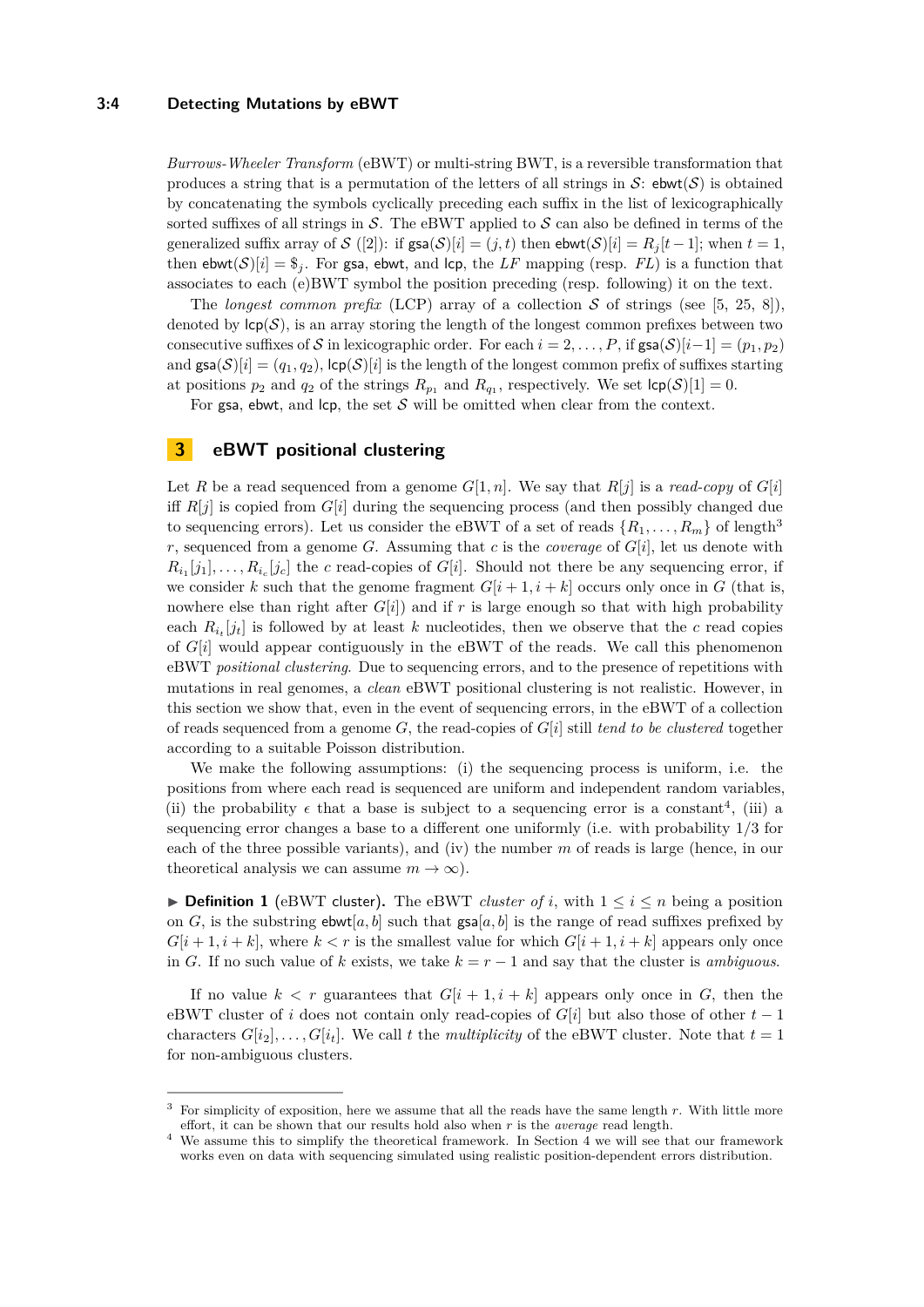<span id="page-4-0"></span> $\triangleright$  **Theorem 2** (eBWT positional clustering). Let  $R_{i_1}[j_1], \ldots, R_{i_c}[j_c]$  be the *c* read-copies of

*G*[ $i$ ]*.* An expected number  $X \leq c$  *of these read copies will appear in the eBWT cluster* ebwt[a, b] *of i*, where  $X \sim Poi(\lambda)$  *is a Poisson random variable with mean* 

$$
\lambda = m \cdot \frac{r - k}{n} \left( 1 - \epsilon \right)^k
$$

*and where k is defined as in Definition [1.](#page-3-2)*

**Proof.** The probability that a read covers  $G[i]$  is  $r/n$ . However, we are interested only in those reads such that, if  $R[j]$  is a read-copy of  $G[i]$ , then the suffix  $R[j+1, r+1]$  contains at least *k* nucleotides, i.e.  $j \leq r - k$ . In this way, the suffix  $R[j + 1, r + 1]$  will appear in the GSA range  $\text{gsa}[a, b]$  of suffixes prefixed by  $G[i + 1, i + k]$  or, equivalently,  $R[j]$  will appear in ebwt[ $a, b$ ]. The probability that a random read from the set is uniformly sampled from such a position is  $(r - k)/n$ . If the read contains a sequencing error inside  $R[j + 1, j + k]$ , however, the suffix  $R[j+1, r+1]$  will not appear in the GSA range gsa[a, b]. The probability that this event does not happen is  $(1 - \epsilon)^k$ . Since we assume that these events are independent, the probability of their intersection is therefore

$$
Pr(R[j] \in \text{ebwt}[a, b]) = \frac{r - k}{n} (1 - \epsilon)^k
$$

This is a Bernoullian event, and the number *X* of read-copies of  $G[i]$  falling in ebwt[a, b] is the sum of *m* independent events of this kind. Then, *X* follows a Poisson distribution with mean  $\lambda = m \cdot \frac{r-k}{n} (1 - \epsilon)^k$ . John Stein Stein Stein Stein Stein Stein Stein Stein Stein Stein Stein Stein Stein Stein Stein Stein Stein S<br>John Stein Stein Stein Stein Stein Stein Stein Stein Stein Stein Stein Stein Stein Stein Stein Stein Stein Ste

Theorem [2](#page-4-0) states that, if there exists a value  $k < r$  such that  $G[i+1, i+k]$  appears only once in *G* (i.e. if the cluster of *i* is not ambiguous), then *X* of the  $b - a + 1$  letters in ebwt[a, b] are read-copies of  $G[i]$ . The remaining  $(b - a + 1) - X$  letters are noise introduced by suffixes that mistakenly end up inside  $\text{gsa}[a, b]$  due to sequencing errors. It is not hard to show that this noise is extremely small under the assumption that *G* is a uniform text; we are aware that this assumption is not realistic, but we will experimentally show in Section [4](#page-6-0) that also on real genomes and simulated reads our approach produces extremely accurate results (as predicted by our simplified theoretical framework).

Note that the expected coverage of position  $G[i]$  is also a Poisson random variable, with mean  $\lambda' = \frac{mr}{n}$  equal to the average coverage. On expectation, the size of non-ambiguous eBWT clusters is thus  $\lambda/\lambda' = \frac{(r-k)(1-\epsilon)^k}{r} < 1$  times the average coverage. E.g., with  $k = 14$ ,  $\epsilon = 0.0033$  (see [\[34,](#page-13-21) Table 1, HiSeq, R2]), and  $r = 100$  the expected cluster size is  $100 \cdot \lambda/\lambda' \approx 80\%$  the average coverage.

Finally, it is not hard to prove, following the proof of Theorem [2,](#page-4-0) that in the general case with multiplicity  $t \geq 1$  the expected cluster size follows a Poisson distribution with mean  $t \cdot \lambda$  (because the read-copies of *t* positions are clustered together). This observation will allow us to detect and discard ambiguous clusters using a significance test.

So far, we have demonstrated the eBWT positional clustering property but we don't have a way for identifying the eBWT clusters. A naive strategy could be to fix a value of *k* and define clusters to be ranges of *k*-mers in the GSA. This solution, however, fails to separate read suffixes differing after *k* positions (this is, indeed, a drawback of all *k*-mer-based strategies). The aim of Theorem [3](#page-5-0) is precisely to fill this gap, allowing us to move from theory to practice. Intuitively, we show that clusters lie between local minima in the LCP array. This strategy automatically detects the value *k* satisfying Definition [1](#page-3-2) in a data-driven approach.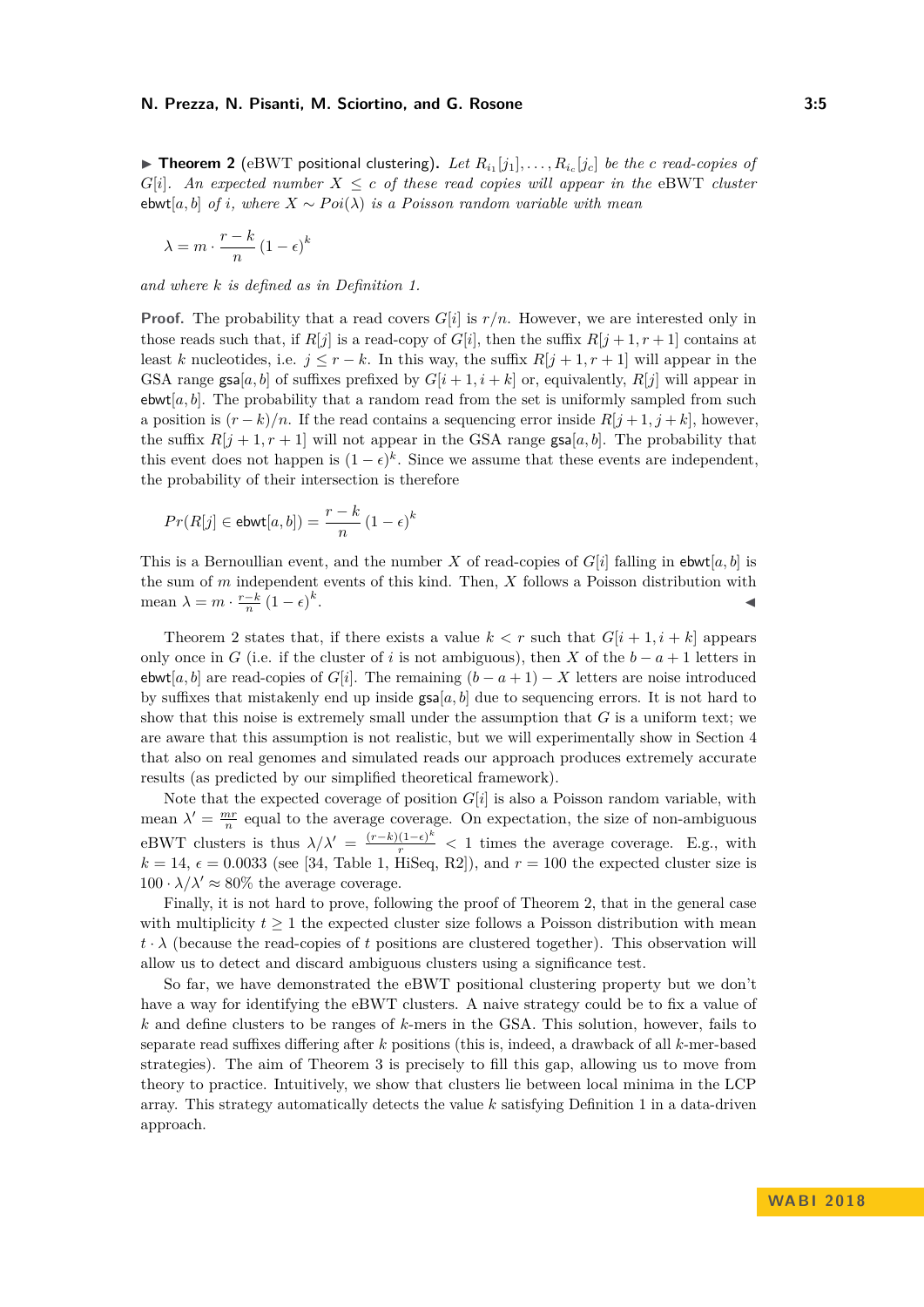#### **3:6 Detecting Mutations by eBWT**

Our result holds only if two conditions on the eBWT cluster under investigation are satisfied (see Proposition [4](#page-5-1) for an analysis of the success probability). More specifically, we require that the eBWT cluster  $ebwt[a, b]$  of position *i* satisfies:

- **(1)** The cluster does not have noise, i.e.  $X = b a + 1$ , and
- **(2)** Let  $(p_1, j_1), (p_2, j_2)$  ∈ gsa[ $a, b$ ]. For any *x* such that  $k ≤ x < r$ , if both  $R_{p_1}[j_1, r]$  and  $R_{p_2}[j_2, r]$  contain their leftmost sequencing errors in  $R_{p_1}[j_1 + x]$  and  $R_{p_2}[j_2 + x]$ , then  $R_{p_1}[j_1 + x] \neq R_{p_2}[j_2 + x].$

Proposition [4](#page-5-1) will show that with probability high enough Condition (2) is satisfied in practice. E.g., with  $r = 100$ ,  $\epsilon = 0.0033$  (see [\[34,](#page-13-21) Table 1, HiSeq, R2]), mean coverage  $\lambda' = 20$ , and for any  $k \geq 14$ , Proposition [4](#page-5-1) shows that the condition holds (in expectation) on at least 85% of the non-ambiguous clusters. Decreasing  $\epsilon$  to 0.002 [\[34,](#page-13-21) Table 1, HiSeq, R1] this percentage increases to 93%. While the rough lower bound of Proposition [4](#page-5-1) is quite sensitive with respect to the substitution rate  $\epsilon$ , the sensitivity of  $\approx 90\%$  we obtain in our experiments (see Section [4.4\)](#page-9-0) suggests that on our test-cases at least 90% of the clusters satisfy Condition (2).

<span id="page-5-0"></span> $\triangleright$  **Theorem 3.** Let ebwt[a, b] be the eBWT cluster of a position *i* meeting Conditions (1) and (2). Then, there exists a value  $a < p \leq b$  such that  $\lvert c \rvert (a+1, p)$  is a non-decreasing sequence *and*  $\text{lcp}[p+1,b]$  *is a non-increasing sequence.* 

**Proof.** Let us denote by  $p_M$  the largest index in  $(a, b]$  such that  $\text{lcp}[p_M] = M$ , where M is the maximum value of LCP in  $(a, b]$  (if M occurs multiple times, take the rightmost occurrence). We claim the theorem holds for  $p = p_M$ . Let us denote by q and j,  $1 \le q \le m$ ,  $1 \le j \le r$ , the positive integers such that  $\text{gsa}[p_M] = (q, j)$ . This means, by using Condition (2), that the read  $R_q$  contains the longest prefix  $R_q[j, j + M - 1]$  without sequencing errors,  $j + M \leq r + 1$ . Consider any other suffix  $R_u[j_u, r+1]$  in the range and let  $R_u[j_u+x]$  be the leftmost mismatch letter in  $R_u[j_u, r+1]$ , with  $x \geq k$ . Note that if  $R_u[j_u, r+1]$  does not contain sequencing errors, then  $j_u + x - 1 = r$ , otherwise  $R_u[j_u + x]$  has been mutated with an error. We suppose that the mutation at position  $j<sub>u</sub> + x$  generated a letter lexicographically smaller than that of the genome (the other case is symmetric). By Condition (2),  $x \leq M+1$  and no other suffix  $R_v[j_v, r+1]$  in the range satisfies  $R_v[j_v + x] = R_u[j_u + x]$ . Then,  $R_u[j_u, r+1]$  falls right after a suffix  $R_{u'}[j_{u'}, r+1]$  such that either  $R_{u'}[j_{u'}, r]$  properly prefixes  $R_u[j_u, r+1]$  or the leftmost mismatch occurs at position  $x' \leq x$ . Similarly,  $R_u[j_u, r+1]$  falls right before a suffix  $R_{u''}[j_{u''}, r+1]$  such that  $R_u[j_u+x] < R_{u''}[j_{u''}+x]$  and whose leftmost mismatch position  $x''$ satisfies  $x \leq x'' \leq M+1$ . This shows that, before suffix  $R_q[j, r+1]$ , other suffixes are ordered by increasing position of their leftmost mismatch letter (since  $x' \leq x \leq x''$ ) and, then, by the lexicographic order among mismatch letters, which in particular implies that before suffix  $R_q[i, r+1]$  the lcp values are non-decreasing. Symmetrically, with a similar reasoning one can easily prove that after suffix  $R_q[j, r+1]$  the lcp values are non-increasing.

<span id="page-5-1"></span>**Proposition 4.** *Given a* eBWT *cluster* ebwt[a, b] *with multiplicity*  $t \geq 1$ *, Condition (2) holds with probability at least*

$$
CDF(t\lambda, \lceil t\lambda \rceil + \delta) \cdot \left(\sum_{e=0}^{3} \binom{\lceil t\lambda \rceil + \delta}{e} \cdot (1-\epsilon)^{\lceil t\lambda \rceil + \delta - e} \cdot \epsilon^{e} \cdot c_{e}\right)^{r-k}
$$

*for any integer*  $\delta > 0$  *and where: k is the value defined in Definition [1,](#page-3-2)*  $\lambda$  *is the mean of the Poisson distribution of Theorem [2,](#page-4-0)*  $CDF(\mu, z)$  *is the cumulative distribution function of a Poisson random variable with mean*  $\mu$  *evaluated in z*, and  $c_0 = c_1 = 1$ ,  $c_2 = 2/3$ ,  $c_3 = 2/9$ .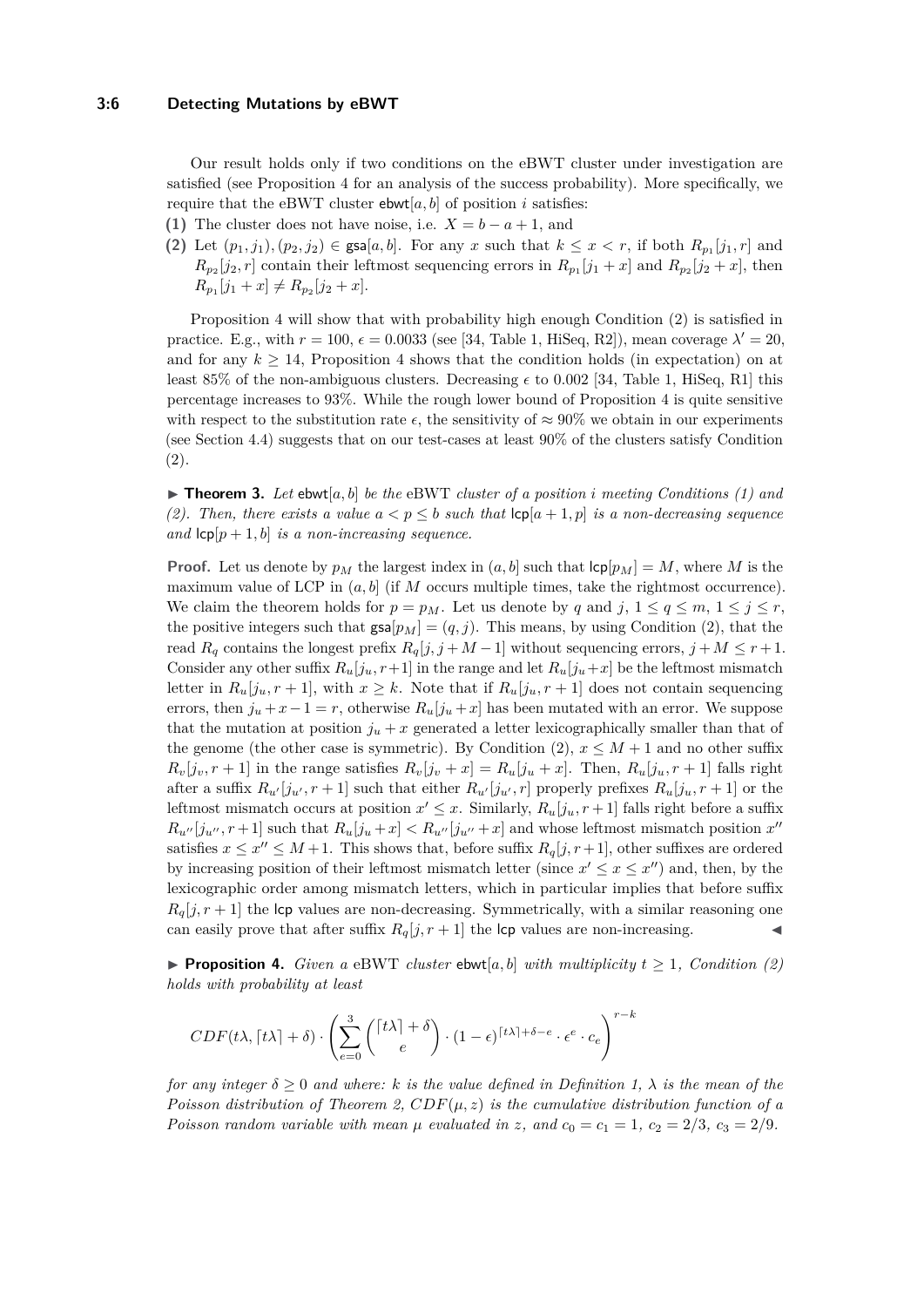**Proof.** First note that, by Theorem [2,](#page-4-0) the number of suffixes in the cluster sharing their first *k* bases is at most  $[t\lambda] + \delta$  with probability  $CDF(t\lambda, [t\lambda] + \delta)$ . We first analyze the probability that the condition holds for a fixed offset *x* (i.e. looking at the  $(x + 1)$ -th base of all suffixes in the range sharing their first *x* characters), and then compute the joint probability for all  $k \leq x < r$ .

Note that the condition cannot fail if the number *e* of bases  $R_{p_h}[j_h + x]$  that have been subject to errors is either  $e = 0$  or  $e = 1$ . The condition does not fail also if we have  $e = 2$  or  $e = 3$  *distinct* errors, while it always fails for  $e \geq 4$  (since at least two errors will produce the same base). On a generic number  $Y \leq [t\lambda] + \delta$  of suffixes (those sharing their first x bases), one can verify that the probability that the condition does not fail for a fixed number  $e < 4$  of errors is  $\binom{Y}{e} \cdot (1 - \epsilon)^{Y - e} \cdot \epsilon^e \cdot c_e$ , where  $c_0 = c_1 = 1$ ,  $c_2 = 2/3$ ,  $c_3 = 2/9$ . Since these events are disjoint, we can sum these probabilities to get a lower bound to the probability that condition (2) holds on a specific offset *x* on *Y* suffixes. Since this probability decreases as *Y* increases, we get a lower bound by taking the maximum  $Y = [t\lambda] + \delta$ , and obtain probability  $\sum_{e=0}^{3} { [t\lambda]+ \delta \choose e} \cdot (1-\epsilon)^{[t\lambda]+ \delta-e} \cdot \epsilon^e \cdot c_e$ .

To get a lower bound to the probability that the condition holds *simultaneously* on all  $k \leq x \leq r$ , we take the product of these probabilities (note that errors at different offsets are independent events). This reasoning holds only if there are at most  $[t\lambda] + \delta$  suffixes sharing their first *k* bases – which happens with probability  $CDF(t\lambda, \lceil t\lambda \rceil + \delta)$  – so we must include this multiplicative correction factor to get our final lower bound.

Note: to get a lower bound that is independent from  $\delta$  in Proposition [4,](#page-5-1) use the  $\delta$  that maximizes the expression (since the lower bound holds for any  $\delta$ ).

According to Theorem [3,](#page-5-0) clusters are delimited by local minima in the LCP array of the read set. This gives us a strategy for finding clusters that is *independent* from *k*. Importantly, the proof of Theorem [3](#page-5-0) also gives us the suffix in the range (the *p*-th suffix) whose longest prefix without sequencing errors is maximized. This will be useful in the next section to efficiently compute a consensus of the reads in the cluster.

Observe that by applying Theorem [3](#page-5-0) we also find ambiguous clusters. However, the expected length of these clusters is a multiple of  $\lambda$ , so they can be reliably discarded with a significance test based on the Poisson distribution of Theorem [2.](#page-4-0)

To conclude, we note that our analysis automatically adapts to the case where also indels are present in the reads (i.e. not just substitutions, but possibly also insertions and deletions). To see why this holds true, note that our analysis only looks at the *first* base that changes w.r.t. the reference in any read suffix. Since we do not look at the following bases, indels behave exactly like SNPs in Theorems [2](#page-4-0) and [3.](#page-5-0) For the same reason, indels between the two individuals will produce clusters containing two distinct letters (i.e. we capture the last letter of the indel, which by definition differs from the corresponding letter in the reference). On the other hand, this shows that we will mistakenly classify indels as SNPs. The straightforward solution (i.e. performing a multiple alignment on the left-contexts in each cluster) will be discussed in a forthcoming extension of this paper.

## <span id="page-6-0"></span>**4 Experimental Validation: Reference-Free SNPs Discovery**

When the reads dataset contains variations (e.g. two allele of the same individual, or two or more distinct individuals, or different isoforms of the same gene in RNA-Seq data, or different reads covering the same genome fragment in a sequencing process, etc.), the eBWT positional clustering described in the previous section can be used to detect, directly from the raw reads (hence, without assembly and without the need of a reference genome), positions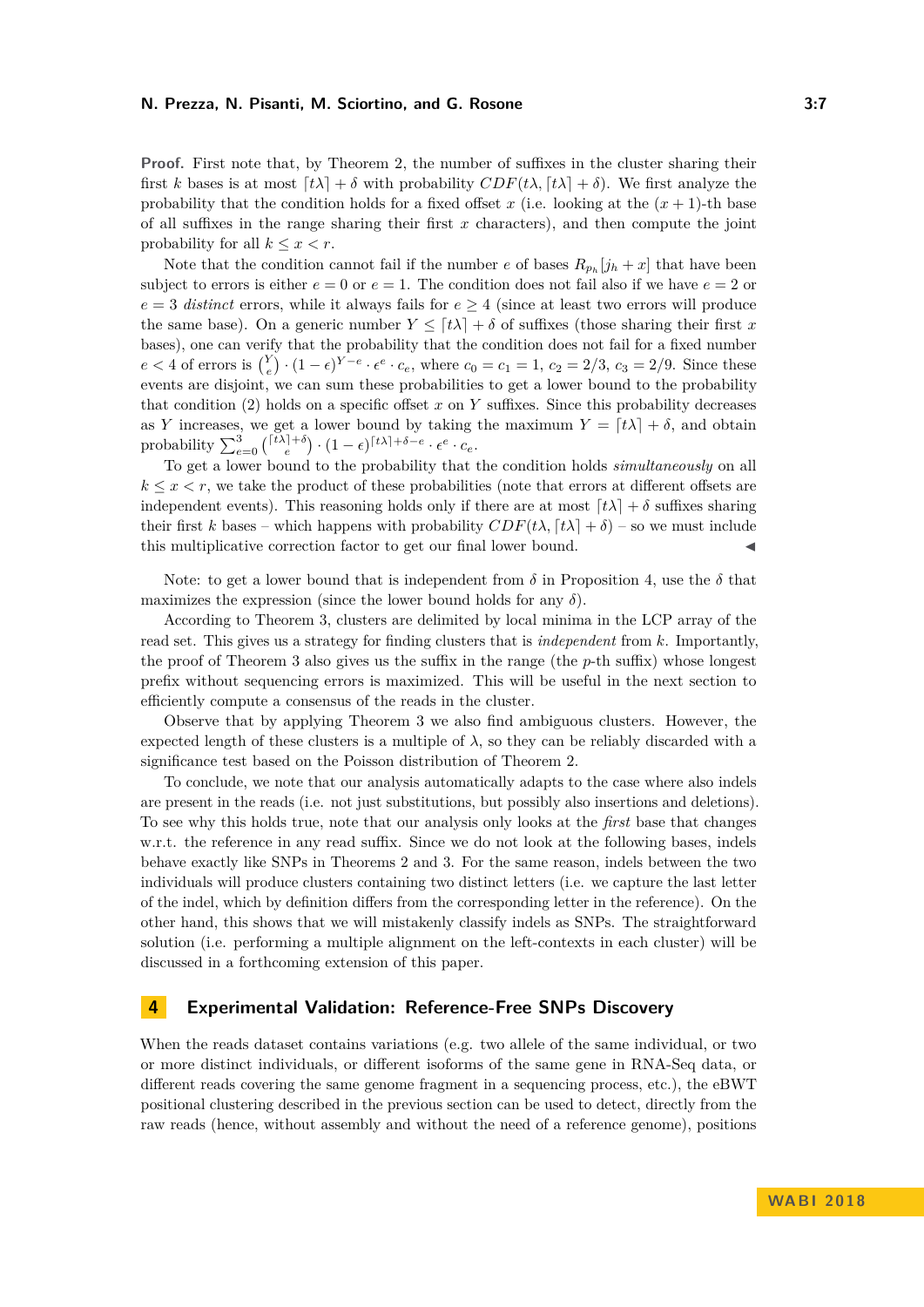## **3:8 Detecting Mutations by eBWT**

*G*[*i*] exhibiting possibly different values, but followed by the same context: they will be in a cluster delimited by LCP minima and containing possibly different letters (corresponding to the read copies of the variants of  $G[i]$  in the read set). This general idea can be used in several applications: error correction, assembly (the strategy finds overlaps between reads, so it can be used for assembly purposes), haplotype discovery (if fed with reads from just one diploid sample, this strategy can find heterozygous sites), and so on.

In this section, with the purpose of experimentally validating the theoretical framework of Section [3,](#page-3-3) we describe a new alignment-free and reference-free method that, with a simple scan of the eBWT and LCP arrays, detects SNPs in read collections.

Since (averagely) half of the reads comes from the forward (F) strand, and half from the reverse-complement (RC) strand, we denote with the term *right* (resp. *left*) *breakpoint* those variants found in a cluster formed by reads coming from the F (resp. RC) strand, and therefore sharing the right (resp. left) context adjacent to the variant. A *non-isolated SNP* [\[38\]](#page-14-4) is a variant at position *i* such that the closest variant is within *k* bases from *i*, for some fixed  $k$  (we use  $k = 31$  in our validation procedure, see below). The SNP is *isolated* otherwise. Note that, while isolated SNPs are found twice with our method (one as a right breakpoint and one as a left breakpoint), this is not true for non-isolated SNPs: variants at the sides of a group of non-isolated SNPs are found as either left or right breakpoint, while SNPs *inside* the group will be found with positional clustering plus a partial local assembly of the reads in the cluster. In the next two subsections we give all the details of our strategy.

# **4.1 Pre-processing (eBWT computation)**

Since we do not aim at finding matches between corresponding pairs of clusters on the forward and reverse strands, we augment the input adding the reverse-complement of the reads: for a reads set S, we add  $S^{RC}$  as well. Hence, given two reads sets S and T, in the pre-processing phase we compute  $ebwt(\mathcal{R})$ ,  $\text{lcp}(\mathcal{R})$ , and  $\text{gsa}(\mathcal{R})$ , for  $\mathcal{R} = \{ \mathcal{S} \cup \mathcal{S}^{RC} \cup \mathcal{T} \cup \mathcal{T}^{RC} \}$ . This task can be achieved using, for example,  $BCR^5$  $BCR^5$  [\[5\]](#page-12-8),  $Egsa^6$  $Egsa^6$  [\[25\]](#page-13-19) or  $gsacak^7$  $gsacak^7$  [\[24\]](#page-13-22). We also compute  $\textsf{gsa}(\mathcal{R})$  because we will need it (see Subsection [4.2\)](#page-7-3) to extract left and right contexts of the SNP. Though this could be achieved by performing (in external memory) multiple steps of LF- and FL-mappings on the eBWT, this would significantly slow-down our tool. Note that our approach can also be generalized to more than two reads collections.

# <span id="page-7-3"></span>**4.2 SNP calling**

Our SNPs calling approach takes as input  $ebwt(\mathcal{R})$ ,  $\text{lcp}(\mathcal{R})$ , and  $gsa(\mathcal{R})$  and outputs SNPs in KisSNP2 format [\[11\]](#page-12-7): a fasta file containing a pair of sequences per SNP (one per sample, containing the SNP and its context). The SNP calling is divided in two main steps.

**Build clusters.** First, we scan ebwt( $\mathcal{R}$ ) and  $\text{lcp}(\mathcal{R})$ , find clusters using Theorem [3,](#page-5-0) and store them to file as a sequence of ranges on the eBWT. In addition, while computing clusters we also apply a threshold of minimum LCP (by default, 16): we cut clusters' tails containing LCP values smaller than the threshold. This additional filtering drastically reduces the number of clusters saved to file (and hence memory usage and running time), since the original strategy would otherwise output many short clusters containing small LCP values corresponding to noise.

<span id="page-7-0"></span><sup>5</sup> [https://github.com/giovannarosone/BCR\\_LCP\\_GSA](https://github.com/giovannarosone/BCR_LCP_GSA)

<span id="page-7-1"></span> $^6$  <https://github.com/felipelouza/egsa>

<span id="page-7-2"></span><sup>7</sup> <https://github.com/felipelouza/sacak-lcp>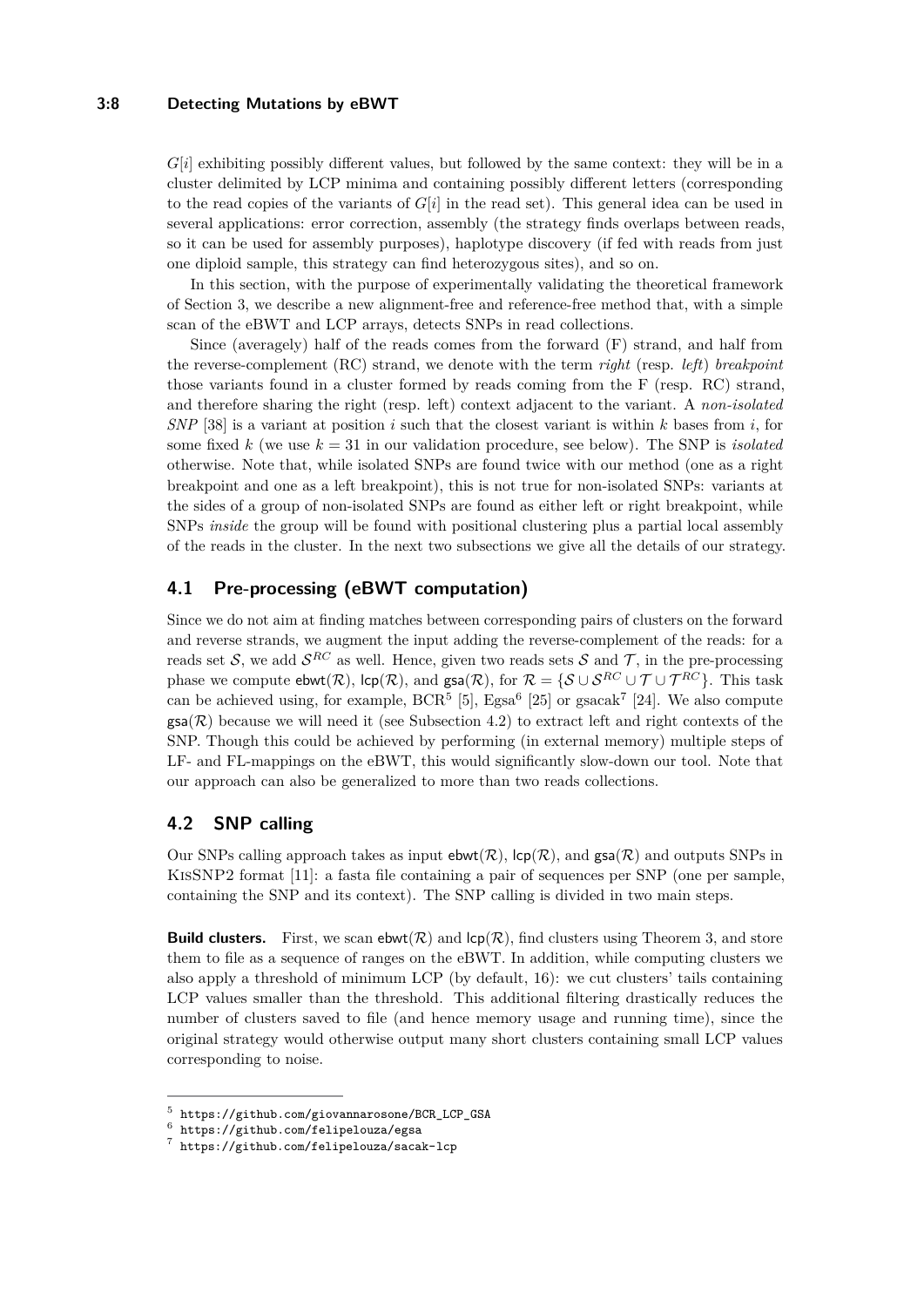**Call SNPs.** The second step takes as input the clusters file,  $ebwt(\mathcal{R})$ ,  $\text{lcp}(\mathcal{R})$ , gsa $(\mathcal{R})$ , and R, and processes clusters from first to last as follows:

- **1.** We test the cluster's length using the Poisson distribution predicted by Theorem [2;](#page-4-0) if the cluster's length falls in one of the two tails at the sides of the distribution (by default, the two tails summing up to 5% of the distribution), then the cluster is discarded; Moreover, due to *k*-mers that are not present in the genome but appear in the reads because of sequencing errors (which introduce noise around cluster length equal to 1), we also fix a minimum value of length for the clusters (by default, 4 letters per sample).
- **2.** In the remaining clusters, we find the most frequent nucleotides  $b_1$  and  $b_2$  of samples 1 and 2, respectively, and check whether  $b_1 \neq b_2$ ; if so, then we have a candidate SNP: for each sample, we use the GSA to retrieve the coordinate of the read containing the longest right-context without errors (see explanation after Proposition [4\)](#page-5-1); moreover, we retrieve, and temporarily store in a buffer, the coordinates of the remaining reads in the cluster.
- **3.** After processing all events, we scan the fasta file storing  $R$  to retrieve the reads of interest (those whose coordinates are in the buffer); for each one of them, we compute a partial assembly of the read prefixes preceding the SNP, for each of the two samples. This allows us to compute a left-context for each SNP (by default, of length 20), and it also represents a further validation step: if the assembly cannot be built because a consensus cannot be found, then the cluster is discarded. Note that these left-contexts preceding SNPs (which are actually right-contexts if the cluster is formed by reads from the RC strand) allow us to capture non-isolated SNPs.

**Complexity.** In the clustering step, we process the eBWT and LCP and on-the-fly output clusters to disk. The SNP-calling step performs one scan of the eBWT, GSA, and clusters file to detect interesting clusters, plus one additional scan of the read set to retrieve contexts surrounding SNPs. Both these phases take linear time in the size of the input and do not use disk space in addition to the input and output. Due to the fact that we store in a buffer the coordinates of reads inside interesting clusters, this step uses an amount of RAM proportional to the number of SNPs times the average cluster size  $\lambda$  times the read length  $r$ (e.g. a few hundred MB in our case study of Section [4.4\)](#page-9-0). Notice that our method is very easy to parallelize, as the analysis of each cluster is independent from the others.

## **4.3 Validation**

Here we describe the validation tool we designed to measure the sensitivity and precision of any tool outputting SNPs in KisSNP2 format. Note that we output SNPs as pairs of reads containing the actual SNPs plus their contexts (one sequence per sample). This can be formalized as follows: the output is a series of pairs of triples (we call them *calls*)  $(L', s', R')$ ,  $(L'', s'', R'')$  where *L'*, *R'*, *L''*, *R''* are the left/right contexts of the SNP in the two samples, and letters  $s'$ ,  $s''$  are the actual variant. Given a .vcf file (Variant Call Format) containing the ground truth, the most precise way to validate this kind of output is to check that the triples actually match contexts surrounding true SNPs on the reference genome (used here just for accuracy validation purposes). That is, for each pair in the output calls: **1.** If there is a SNP  $s' \rightarrow s''$  in the .vcf that is surrounded in the first sample by contexts

- $L', R'$  (or their RC), then  $(L', s', R')$ ,  $(L'', s'', R'')$  is a true positive (TP).
- **2.** Any pair  $(L', s', R')$ ,  $(L'', s'', R'')$  that is not matched with any SNP in the ground truth (as described above) is a false positive (FP).
- **3.** Any SNP in the ground truth that is not matched with any call is a false negative (FN).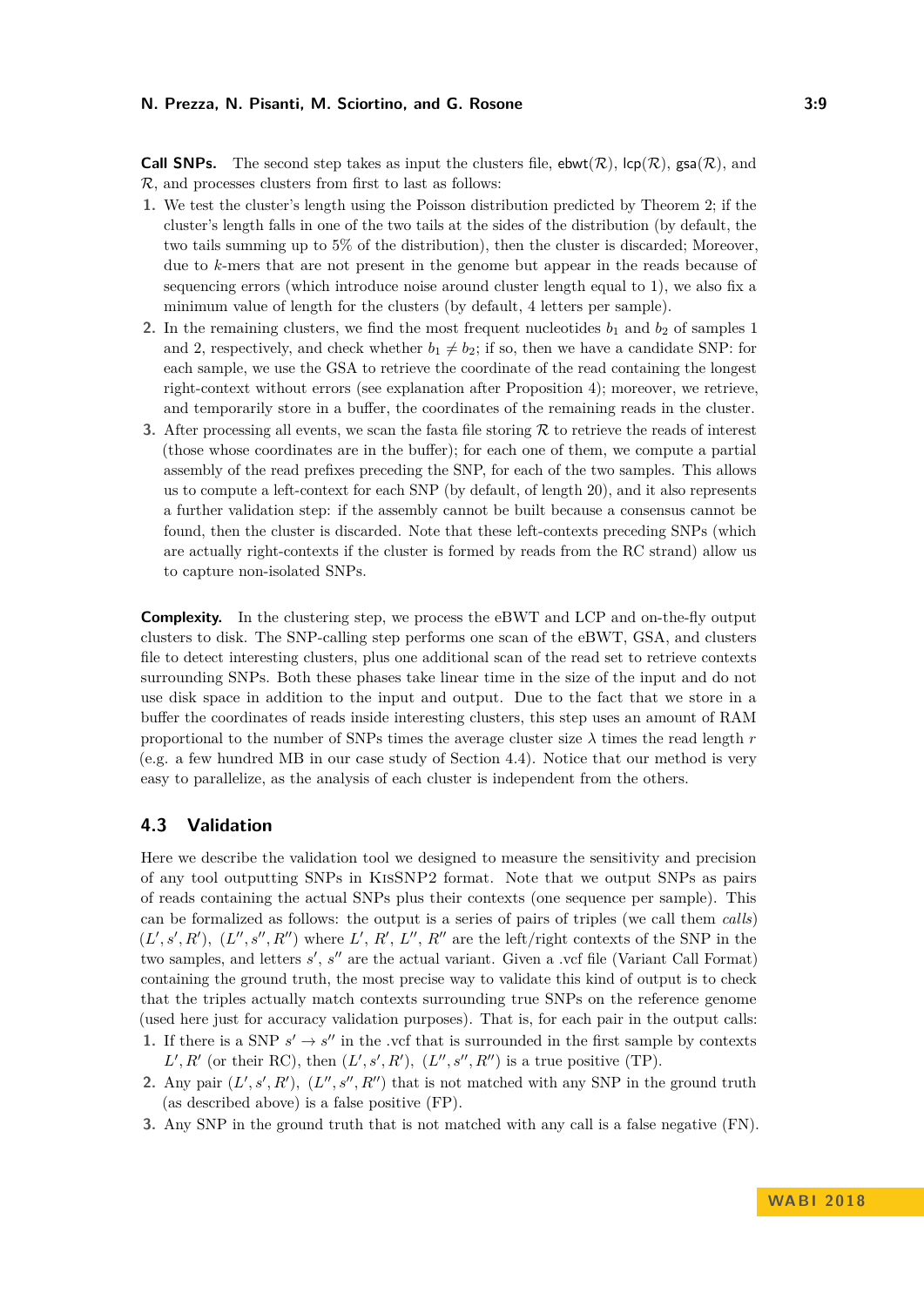## **3:10 Detecting Mutations by eBWT**

We implemented the above validation strategy with a (quite standard) reduction of the problem to the 2D range reporting problem: we insert in a two-dimensional grid two points per SNP (from the .vcf) using as coordinates the ranks of its right and (reversed) left contexts among the sorted right and (reversed) left contexts of all SNPs (contexts from the first sample) on the F and RC strands. Given a pair  $(L', s', R')$ ,  $(L'', s'', R'')$ , we find the two-dimensional range corresponding to all SNPs in the ground truth whose right and (reversed) left contexts are prefixed by  $R'$  and (the reversed)  $L'$ , respectively. If there is at least one point in the range matching the variation  $s' \to s''$ , then the call is a  $TP^8$  $TP^8$  (case 1 above; note: to be a TP, a SNP can be found either on the F or on the RC strand, or both); else, it is a FP (case 2 above). Finally, pairs of points (same SNP on the F/RC strands) that have not been found by any call are marked as FN (case 3 above). We repeat the procedure for any other SNP found between the two strings  $L's'R'$  and  $L''s''R''$  to find non-isolated SNPs.

## <span id="page-9-0"></span>**4.4 Preliminary Experiments**

In order to evaluate our method, we compare  $\text{eBWTCLUST}$  with  $\text{DISCOSNP++}$ , that is a revisiting of the DISCOSNP algorithm: while DISCOSNP detects (both heterozygous and homozygous) *isolated* SNPs from any number of read datasets without a reference genome, DiscoSnp++ detects and ranks all kinds of SNPs as well as small indels. As shown in [\[28\]](#page-13-14), DiscoSnp++ performs better than state-of-the-art methods in terms of both computational resources and quality of the results.

DISCOSNP++ is composed of several independent tools. As a preprocessing step, the  $\text{dBG}$  of the input datasets is built, by also removing erroneous *k*-mers. Then, DISCOSNP++ detects bubbles generated by the presence of SNPs (isolated or not) and indels, and it outputs a fasta file containing the variant sequences (KisSnp2 module). A final step (kissreads2) maps back the reads from all input read sets on the variant sequences, mainly in order to determine the read coverage per allele and per read set of each variant. This module also computes a rank per variant, indicating whether it exhibits discriminant allele frequencies in the datasets. The last module generates a .vcf of the predicted variants. If no reference genome is provided this step is a change of format from fasta to .vcf (VCFcreator module).

We propose two experiments simulating two human chromosomes haploid read sets obtained mutating (with real .vcf files) real reference chromosomes<sup>[9](#page-9-2)</sup>. The final goal of the experiments is to reconstruct the variations contained in the original (ground truth) .vcf files. We generated the mutated chromosomes using the 1000 genome project (phase 3) .vcf files<sup>[10](#page-9-3)</sup> related to chromosomes 16 and 22, suitably filtered to keep only SNPs of individuals HG00100 (ch.16) and HG00096 (ch.22). From these files, we simulated Illumina sequencing with SimSeq [\[9\]](#page-12-10), both for reference and mutated chromosomes: individual HG00096 (ch.22) at a 29x getting 15*,* 000*,* 000 of 100-bp reads, and individual HG00100 (ch.16) a 22x getting  $20,000,000$  of 100-bp reads. To simulate the reads, we used the HiSeq error profile<sup>[11](#page-9-4)</sup> publicly available in the SimSeq's repository. Note that our experiments are easily reproducible given the links of the datasets, simulator, and error profile we have provided.

<span id="page-9-1"></span><sup>&</sup>lt;sup>8</sup> Since other tools such as DISCOSNP++ do not preserve the order of samples in the output, we actually check also the variant  $s'' \to s'$  and also search the range corresponding to  $L''$  and  $R''$ 

<span id="page-9-2"></span><sup>9</sup>  $\verb|ftp.1000genomes.ebi.ac.uk//vol1/ftp/technical/reference/phase2_reference_assembly_$  $\verb|ftp.1000genomes.ebi.ac.uk//vol1/ftp/technical/reference/phase2_reference_assembly_$ 

[sequence/hs37d5.fa.gz](ftp.1000genomes.ebi.ac.uk//vol1/ftp/technical/reference/phase2_reference_assembly_sequence/hs37d5.fa.gz)

<span id="page-9-3"></span><sup>10</sup> <ftp.1000genomes.ebi.ac.uk/vol1/ftp/release/20130502/>

<span id="page-9-4"></span><sup>&</sup>lt;sup>11</sup> [https://github.com/jstjohn/SimSeq/blob/master/examples/hiseq\\_mito\\_default\\_bwa\\_mapping\\_](https://github.com/jstjohn/SimSeq/blob/master/examples/hiseq_mito_default_bwa_mapping_mq10_1.txt) [mq10\\_1.txt](https://github.com/jstjohn/SimSeq/blob/master/examples/hiseq_mito_default_bwa_mapping_mq10_1.txt)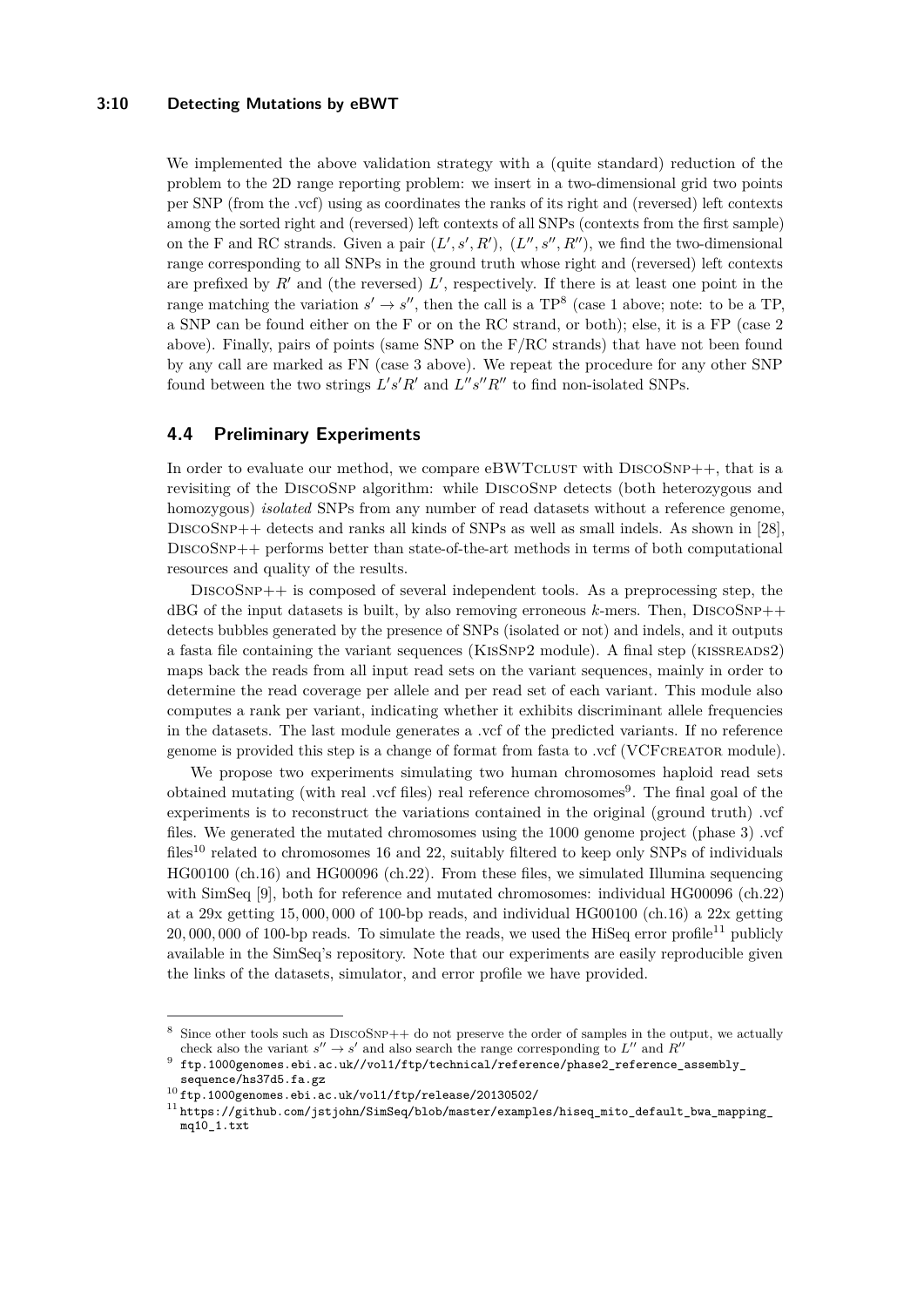<span id="page-10-0"></span>**Table 1** Pre-processing comparative results of eBWTCLUST (i.e. building the eBWT using either Egsa or BCR) and  $DISCOSNP++$  (i.e. building the de Bruijn graph). Wall clock is the elapsed time from start to completion of the instance, while RAM is the peak Resident Set Size (RSS). Both values were taken with /usr/bin/time command.

| <b>Dataset</b>   | Coverage   | $\#\text{reads}$ | Preprocessing | Wall Clock | RAM    |
|------------------|------------|------------------|---------------|------------|--------|
|                  | per Sample |                  |               | (h:mm:ss)  | (MB)   |
|                  | 29x        | 15,000,000       | gsacak        | 0:53:34    | 100607 |
| HG00096 (ch. 22) |            |                  | Egsa          | 1:41:37    | 30720  |
|                  |            |                  | <b>BCR</b>    | 4:18:00    | 1970   |
|                  |            |                  | $DiscOSNP++$  | 00:01:09   | 5170   |
|                  | 22x        | 20,000,000       | gsacak        | 1:13:04    | 112641 |
| HG00100 (ch. 16) |            |                  | Egsa          | 3:39:04    | 30720  |
|                  |            |                  | <b>BCR</b>    | 6:10:28    | 3262   |
|                  |            |                  | $DISCOSNP++$  | 00:02:01   | 6111   |

Our framework has been implemented in  $C++$  and is available at  $https://github.com/$ [nicolaprezza/eBWTclust](https://github.com/nicolaprezza/eBWTclust). All tests were done on a DELL PowerEdge R630 machine, used in non exclusive mode. Our platform is a 24-core machine with  $\text{Intel}(R)$  Xeon $(R)$  CPU E5-2620 v3 at 2*.*40 GHz, with 128 GB of shared memory. The system is Ubuntu 14.04.2 LTS. Note that, unlike  $DISCOSNP++$ , our tool is currently able to use one core only.

We experimentally observed that the pre-processing step (see Table [1\)](#page-10-0) is more computationally expensive than the actual SNP calling step. The problem of computing the eBWT is being intensively studied, and improving its efficiency is out of the aim of this paper. However, a recent work [\[7\]](#page-12-2) suggests that direct storing of read data with a compressed eBWT leads to considerable space savings, and could therefore become the standard in the future. Our strategy can be easily adapted to directly take as input these compressed formats. Building the dBG requires a few minutes and, in order to keep the RAM usage very low, no other information other than  $k$ -mer presence is stored in the dBG used by  $DiscoSNP++$ . On the other hand, the construction of the eBWT, LCP and GSA arrays can take a few hours. So, overall DiscoSnp++ is faster than eBWTclust when considering the whole processing.

We run DISCOSNP++ with default parameters (includes  $k$ -mers size 31) except for  $P = 3$ (it searches up to P SNPs per bubble) and  $b$  ( $b = 0$  forbids variants for which any of the two paths is branching;  $b = 2$  imposes no limitation on branching;  $b = 1$  is inbetween).

eBWTclust takes as input few main parameters, among which the most important are the lengths of right and left contexts surrounding SNPs in the output  $(-L \text{ and } -R)$ , the minimum cluster size  $(-m)$ , and  $(-v)$  the maximum number of non-isolated SNPs to seek in the left contexts (like parameter  $P$  of DISCOSNP $++$ ). In order to make a fair comparison between DISCOSNP++ and eBWTCLUST, with eBWTCLUST we decided to output (exactly as for DISCOSNP++) 30 nucleotides following the SNP  $(-R \ 30)$ , 31 nucleotides preceding and including the SNP (-L 31) (i.e. the output reads are of length 61, with the SNP in the middle position), and  $-v$  3 (as we used  $P = 3$  with DISCOSNP++). For the minimum cluster size, we tested both combinations  $-m$  6 and  $-m$  4. We also show experiments with  $-L$  20 in order to study how extracting shorter left-contexts impacts running times and precision.

In Table [2,](#page-11-0) we show the number of TP, FP and FN as well as sensitivity (SEN), precision (PREC), and the number of non-isolated SNPs found by the tools. The outcome is that eBWTCLUST is always more precise and sensitive than  $DISCOSNP++$ . Moreover, while in our case precision is stable and always quite high (always between  $94\% - 99\%$ ), for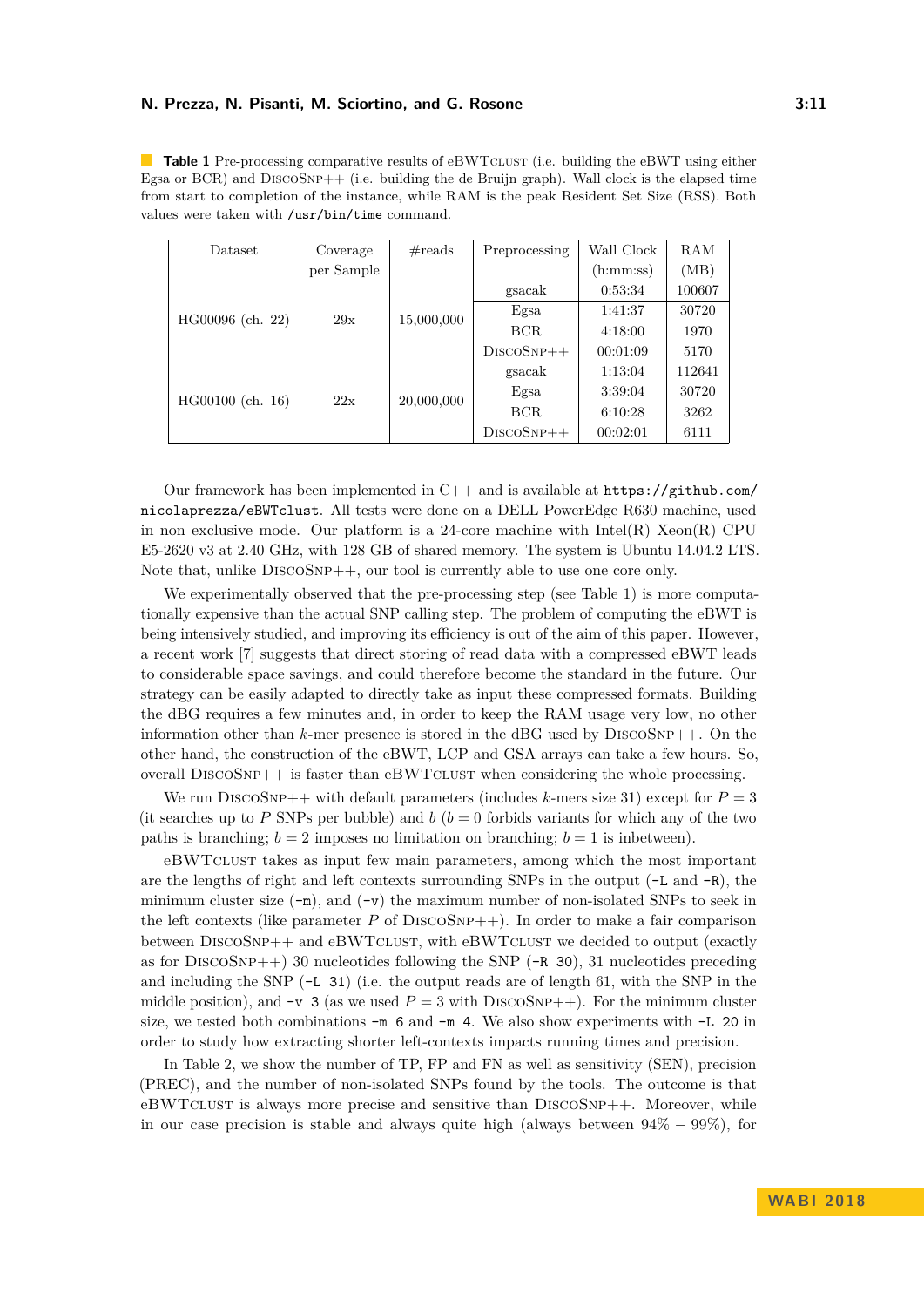## **3:12 Detecting Mutations by eBWT**

eBWTCLUST

 $m=4$ 

 $m=6$ <br>L=31

<span id="page-11-0"></span>**Table 2** Post-processing comparative results of eBWTCLUST (i.e. building clusters from the eBWT and performing SNP calling) and DISCOSNP++ (i.e. running KISSNP2 and KISSREADS2 using the pre-computed de Bruijn graph). Wall clock (mm:ss) is the elapsed time from start to completion of the instance, while RAM is the peak Resident Set Size (RSS). Both values were taken with /usr/bin/time command.

|                                                                                              | Tool         | Param.            | Wall          | RAM  | $\mbox{TP}$ | ${\rm FP}$ | ${\rm FN}$ | <b>SEN</b> | PREC   | Non-isol.  |
|----------------------------------------------------------------------------------------------|--------------|-------------------|---------------|------|-------------|------------|------------|------------|--------|------------|
|                                                                                              |              |                   | ${\rm Clock}$ | (MB) |             |            |            | $(\%)$     | $(\%)$ | <b>SNP</b> |
|                                                                                              |              | $b=0$             | 5:07          | 101  | 32773       | 3719       | 13274      | 71.17      | 89.81  | 4707/8658  |
|                                                                                              | $DISCOSNP++$ | $b=1$             | 16:39         | 124  | 37155       | 10599      | 8892       | 80.69      | 77.80  | 5770/8658  |
|                                                                                              |              | $b=2$             | 20:42         | 551  | 40177       | 58227      | 5870       | 87.25      | 40.83  | 6325/8658  |
|                                                                                              |              | $m=4$<br>$L=20$   | 19:43         | 415  | 42973       | 2639       | 3074       | 93.32      | 94.21  | 7268/8658  |
|                                                                                              | eBWTCLUST    | $m=6$<br>$L=20$   | 24:58         | 411  | 41972       | 630        | 4075       | 91.15      | 98.52  | 6940/8658  |
|                                                                                              |              | $m=4$<br>$L=31$   | 35:56         | 314  | 42309       | 1487       | 3738       | 91.88      | 96.60  | 7233/8658  |
|                                                                                              |              | $m=6$<br>$L = 31$ | 22:19         | 300  | 40741       | 357        | 5306       | 88.47      | 99.13  | 6884/8658  |
| Individual HG00100 vs reference (chromosome 16, 90338345bp), coverage $22 \times$ per sample |              |                   |               |      |             |            |            |            |        |            |
|                                                                                              | Tool         | Param.            | Wall          | RAM  | TP          | ${\rm FP}$ | ${\rm FN}$ | <b>SEN</b> | PREC   | Non-isol.  |
|                                                                                              |              |                   | Clock         | (MB) |             |            |            | $(\%)$     | $(\%)$ | <b>SNP</b> |
|                                                                                              | $DISCOSNP++$ | $b=0$             | 6:20          | 200  | 48119       | 10226      | 18001      | 72.78      | 82.47  | 6625/11055 |
|                                                                                              |              | $b=1$             | 31:57         | 208  | 53456       | 24696      | 12664      | 80.85      | 68.40  | 7637/11055 |
|                                                                                              |              | $b=2$             | 51:45         | 1256 | 57767       | 124429     | 8353       | 87.37      | 31.71  | 8307/11055 |
|                                                                                              |              | $m = 4$<br>$L=20$ | 41:12         | 423  | 61264       | 943        | 4856       | 92.66      | 98.48  | 9314/11055 |
|                                                                                              | eBWTCLUST    | $m=6$<br>$L=20$   | 43:51         | 419  | 58085       | 391        | 8035       | 87.85      | 99.33  | 8637/11055 |

Individual HG00096 vs reference (chromosome 22, 50818468bp), coverage 29× per sample

DISCOSNP<sup>++</sup> precision is much lower in general, and even drops with  $b = 2$ , especially with lower coverage, when inversely sensitivity grows. Sensitivity of DISCOSNP++ gets close to that of eBWTCLUST only in case  $b = 2$ , when its precision drops and memory and time get worse than ours.

 $\begin{array}{|c|c|c|c|c|c|c|c|} \hline \text{m=4} & 33:24 & 418 & 59668 & 898 & 6452 & 90.24 & 98.51 & 9287/11055 \ \hline \end{array}$ 

 $\begin{array}{|c|c|c|c|c|c|c|c|} \hline \text{m=0} & 44:53 & 337 & 53749 & 190 & 12371 & 81.29 & 99.64 & 8169/11055 \ \hline \end{array}$ 

Note that precision and sensitivity of DISCOSNP++ are consistent with those reported in [\[28\]](#page-13-14). In their paper (Table 2), the authors report a sensitivity of 79*.*31% and a precision of 72*.*11% for DiscoSnp++ evaluated on a Human chromosome with simulated reads (i.e. using an experimental setting similar to ours). In our experiments, using parameter  $b = 1$ , DiscoSnp++'s sensitivity and precision are, on average between the two datasets, 80*.*67% and 73*.*1%, respectively. Therefore, such results almost perfectly match those obtained by the authors of [\[28\]](#page-13-14). The same Table 2 of [28] shows that  $DISCOSNP++$  can considerably increase precision at the expense of sensitivity by filtering low-ranking calls. By requiring *rank >* 0*.*2, the authors show that their tool achieves a sensitivity of 65*.*17% and a precision of 98*.*73%. While we have not performed this kind of filtering in our experiments, we note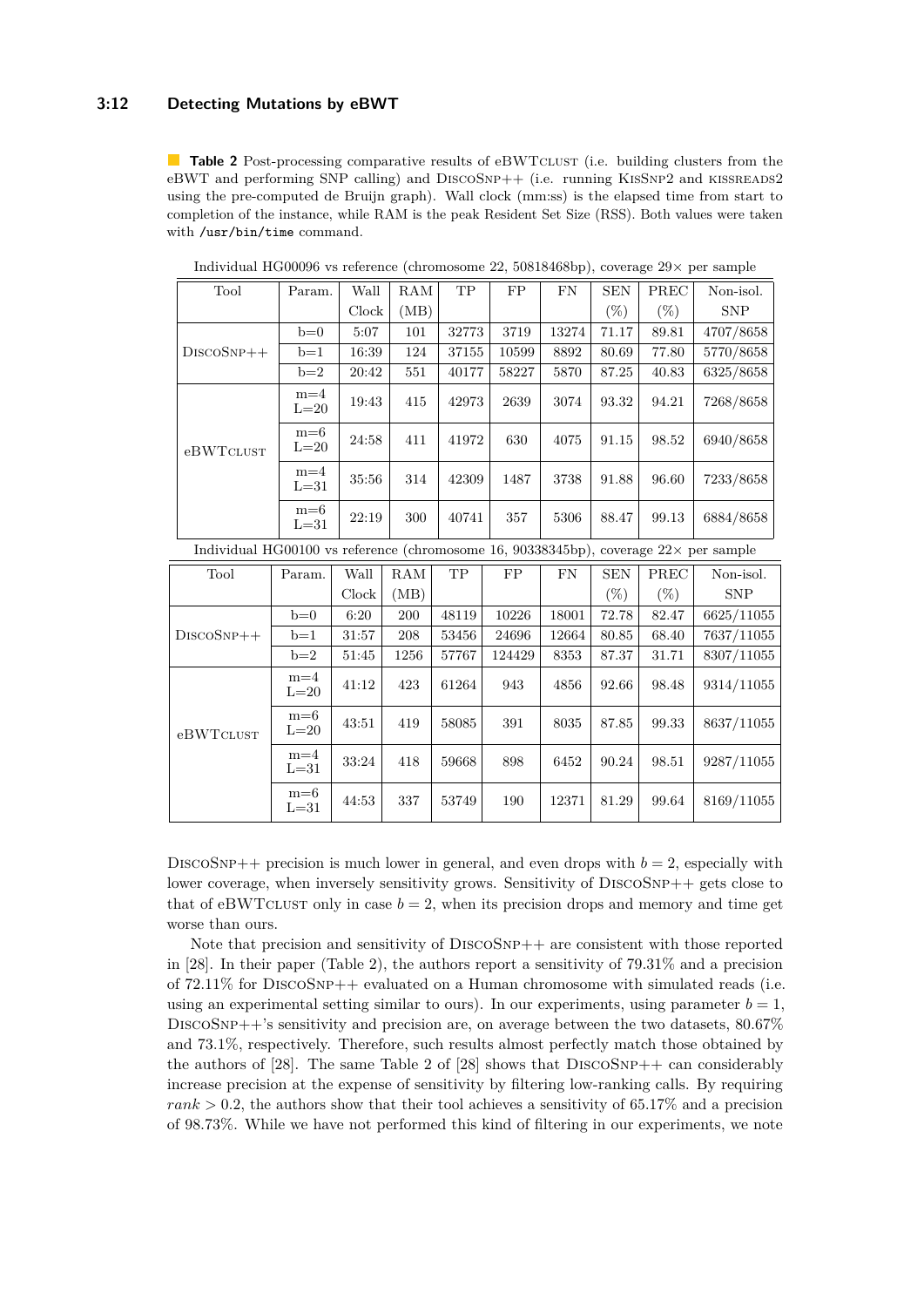that also in this case  $\text{eBWTCLUST's sensitivity}$  would be higher than that of  $\text{DISCOSNP++}.$ Precision of the two tools, on the other hand, would be comparable.

Finally, we note that also  $DISCOSNP++$  has been evaluated by the authors of [\[28\]](#page-13-14) using the SimSeq simulator (in addition to other simulators which, however, yield similar results). We remark that SimSeq simulates position-dependent sequencing errors, while our theoretical assumptions are more strict and require position-independent errors. Similarly, we assume a uniform random genome, while in our experiments we used real Human chromosomes. Since in both cases our theoretical assumptions are more stringent than those holding on the datasets, the high accuracy we obtain is a strong evidence that our theoretical analysis is robust to changes towards less-restrictive assumptions. We plan to test our (extended) prototype on real reads in a forthcoming extension of this paper.

## **5 Conclusions**

We introduced a positional clustering framework for the characterization of breakpoints in the eBWT, paving the way to several possible applications in assembly-free and reference-free analysis of NGS data. The experiments proved the feasibility and potential of our approach. Further work will focus on improving the prediction in highly repeated genomic regions and using our framework to predict SNPs, predict INDELs, haplotyping, correcting sequencing errors, detecting Alternative Splicing events in RNA-Seq data, and sequence assembly.

#### **References**

- <span id="page-12-5"></span>**1** C. Ander, O.B. Schulz-Trieglaff, J. Stoye, and A.J. Cox. metaBEETL: high-throughput analysis of heterogeneous microbial populations from shotgun DNA sequences. *BMC Bioinf.*, 14(5):S2, 2013.
- <span id="page-12-3"></span>**2** M.J. Bauer, A.J. Cox, and G. Rosone. Lightweight algorithms for constructing and inverting the BWT of string collections. *Theoret. Comput. Sci.*, 483(0):134–148, 2013.
- <span id="page-12-6"></span>**3** E. Birmelé, P. Crescenzi, R.A. Ferreira, R. Grossi, V. Lacroix, A. Marino, N. Pisanti, G.A.T. Sacomoto, and M.-F. Sagot. Efficient Bubble Enumeration in Directed Graphs. In *SPIRE*, LNCS 7608, pages 118–129, 2012.
- <span id="page-12-1"></span>**4** M. Burrows and D.J. Wheeler. A Block Sorting data Compression Algorithm. Technical report, DIGITAL System Research Center, 1994.
- <span id="page-12-8"></span>**5** A.J. Cox, F. Garofalo, G. Rosone, and M. Sciortino. Lightweight LCP construction for very large collections of strings. *J. Discrete Algorithms*, 37:17–33, 2016.
- <span id="page-12-4"></span>**6** A.J. Cox, T. Jakobi, G. Rosone, and O.B. Schulz-Trieglaff. Comparing DNA sequence collections by direct comparison of compressed text indexes. In *WABI*, LNBI 7534, pages 214–224, 2012.
- <span id="page-12-2"></span>**7** D.D. Dolle, Z. Liu, M. Cotten, J.T. Simpson, Z. Iqbal, R. Durbin, S.A. McCarthy, and T.M. Keane. Using reference-free compressed data structures to analyze sequencing reads from thousands of human genomes. *Gen. Res.*, 27(2):300–309, 2017.
- <span id="page-12-9"></span>**8** L. Egidi and G. Manzini. Lightweight BWT and LCP merging via the Gap algorithm. In *SPIRE*, LNCS 10508, pages 176–190, 2017.
- <span id="page-12-10"></span>**9** D. Earl et al. Assemblathon 1: A competitive assessment of de novo short read assembly methods. *Gen. Res.*, 21(12):2224–2241, 2011.
- <span id="page-12-0"></span>**10** P. Ferragina and G. Manzini. Opportunistic data structures with applications. In *FOCS*, pages 390–398, 2000.
- <span id="page-12-7"></span>**11** S.N. Gardner and B.G. Hall. When Whole-Genome Alignments Just Won't Work: kSNP v2 Software for Alignment-Free SNP Discovery and Phylogenetics of Hundreds of Microbial Genomes. *PLoS ONE*, 8(12):e81760, 2013.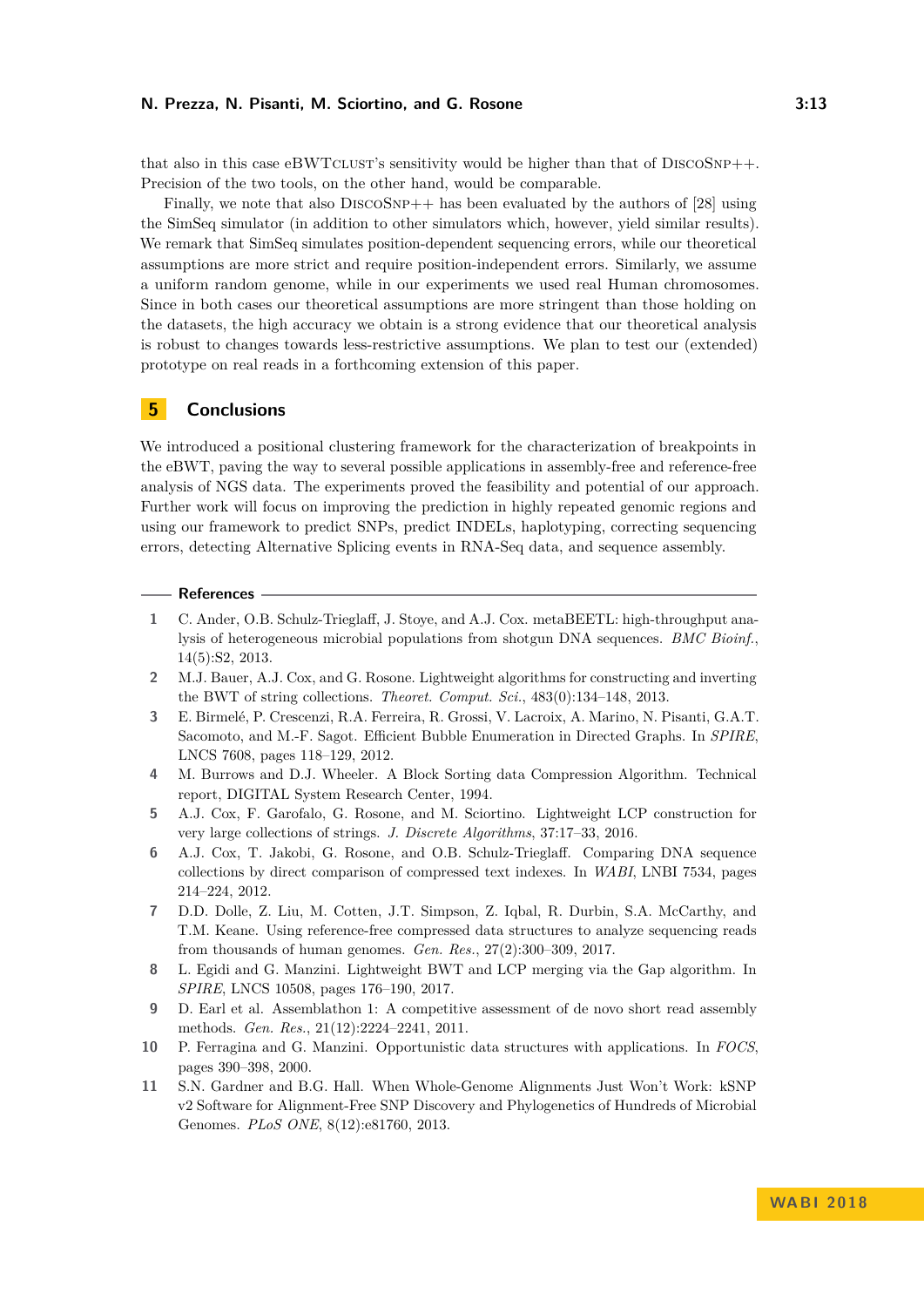## **3:14 Detecting Mutations by eBWT**

- <span id="page-13-8"></span>**12** Z. Iqbal, I. Turner, G. McVean, P. Flicek, and M. Caccamo. De novo assembly and genotyping of variants using colored de Bruijn graphs. *Nature Genetics*, 44(2):226–232, 2012.
- <span id="page-13-3"></span>**13** K. Kimura and A. Koike. Analysis of genomic rearrangements by using the Burrows-Wheeler transform of short-read data. *BMC Bioinf.*, 16(suppl.18):S5, 2015.
- <span id="page-13-4"></span>**14** K. Kimura and A. Koike. Ultrafast SNP analysis using the Burrows-Wheeler transform of short-read data. *Bioinformatics*, 31(10):1577–1583, 2015.
- <span id="page-13-11"></span>**15** T.M. Kowalski, S. Grabowski, and S. Deorowicz. Indexing arbitrary-length k-mers in sequencing reads. *PLoS ONE*, 10(7), 2015.
- <span id="page-13-1"></span>**16** B. Langmead and S.L. Salzberg. Fast gapped-read alignment with Bowtie 2. *Nat. Methods*, 9(4):357–359, 2012.
- <span id="page-13-7"></span>**17** R.M. Leggett and D. MacLean. Reference-free SNP detection: dealing with the data deluge. *BMC Genomics*, 15(4):S10, 2014.
- <span id="page-13-13"></span>**18** R.M. Leggett, R.H. Ramirez-Gonzalez, W. Verweij, C.G. Kawashima, Z. Iqbal, J.D.G. Jones, M. Caccamo, and D. MacLean. Identifying and Classifying Trait Linked Polymorphisms in Non-Reference Species by Walking Coloured de Bruijn Graphs. *PLoS ONE*, 8(3):1–11, 03 2013.
- <span id="page-13-12"></span>**19** C. Lemaitre, L. Ciortuz, and P. Peterlongo. Mapping-free and assembly-free discovery of inversion breakpoints from raw NGS reads. In *AlCoB*, pages 119–130, 2014.
- <span id="page-13-0"></span>**20** H. Li and R. Durbin. Fast and accurate short read alignment with Burrows-Wheeler transform. *Bioinformatics*, 25(14):1754–1760, 2009.
- <span id="page-13-2"></span>**21** R. Li, C. Yu, Y. Li, T. W. Lam, S.-M. Yiu, K. Kristiansen, and J. Wang. SOAP2: an improved ultrafast tool for short read alignment. *Bioinformatics*, 25(15):1966–1967, 2009.
- <span id="page-13-15"></span>**22** S. Li, R. Li, H. Li, J. Lu, Y. Li, L. Bolund, M.H. Schierup, and J. Wang. SOAPindel: efficient identification of indels from short paired reads. *Gen. Res.*, 23(1):195–200, 2013.
- <span id="page-13-18"></span>**23** A. Limasset, J.-F. Flot, and P. Peterlongo. Toward perfect reads: self-correction of short reads via mapping on de Bruijn graphs. *CoRR*, abs/1711.03336, 2017.
- <span id="page-13-22"></span>**24** F.A. Louza, S. Gog, and G.P. Telles. Inducing enhanced suffix arrays for string collections. *Theor. Comput. Sci.*, 678:22–39, 2017.
- <span id="page-13-19"></span>**25** F.A. Louza, G.P. Telles, S. Hoffmann, and C.D.A. Ciferri. Generalized enhanced suffix array construction in external memory. *Algorithms for Molecular Biology*, 12(1):26, 2017.
- <span id="page-13-20"></span>**26** U. Manber and G. Myers. Suffix arrays: a new method for on-line string searches. In *SODA*, pages 319–327, 1990.
- <span id="page-13-9"></span>**27** S. Mantaci, A. Restivo, G. Rosone, and M. Sciortino. An extension of the Burrows-Wheeler Transform. *Theoret. Comput. Sci.*, 387(3):298–312, 2007.
- <span id="page-13-14"></span>**28** P. Peterlongo, C. Riou, E. Drezen, and C. Lemaitre. DiscoSnp++: de novo detection of small variants from raw unassembled read set(s). *bioRxiv*, 2017.
- <span id="page-13-5"></span>**29** P. Peterlongo, N. Schnel, N. Pisanti, M.-F. Sagot, and V. Lacroix. Identifying SNPs without a Reference Genome by comparing raw reads. In *SPIRE*, LNCS 6393, pages 147–158, 2010.
- <span id="page-13-10"></span>**30** N. Philippe, M. Salson, T. Lecroq, M. Léonard, T. Commes, and E. Rivals. Querying large read collections in main memory: a versatile data structure. *BMC Bioinf.*, 12:242, 2011.
- <span id="page-13-6"></span>**31** G.A.T. Sacomoto, J. Kielbassa, R. Chikhi, R. Uricaru, P. Antoniou, M.-F. Sagot, P. Peterlongo, and V. Lacroix. KISSPLICE: de-novo calling alternative splicing events from RNA-seq data. *BMC Bioinf.*, 13(S-6):S5, 2012.
- <span id="page-13-16"></span>**32** L. Salmela and E. Rivals. LoRDEC: accurate and efficient long read error correction. *Bioinformatics*, 30(24):3506–3514, 2014.
- <span id="page-13-17"></span>**33** L. Salmela, R. Walve, E. Rivals, and E. Ukkonen. Accurate self-correction of errors in long reads using de Bruijn graphs. *Bioinformatics*, 33(6):799–806, 2017.
- <span id="page-13-21"></span>**34** M. Schirmer, R. D'Amore, U.Z. Ijaz, N. Hall, and C. Quince. Illumina error profiles: resolving fine-scale variation in metagenomic sequencing data. *BMC Bioinf.*, 17(1):125, 2016.